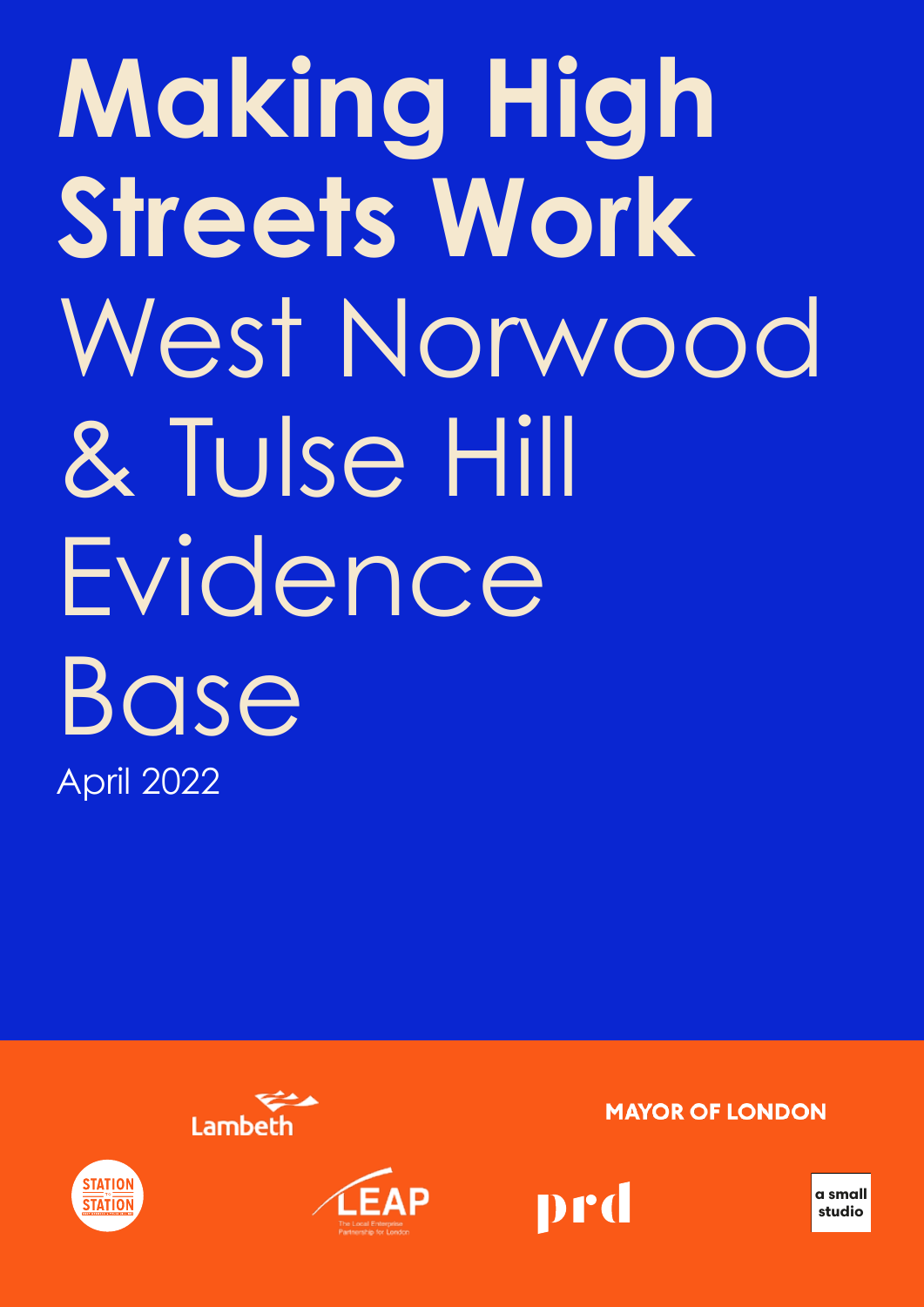2 A collaboration between **PRD** and **a small studio**

**3**

## **Contents**

### **Summary and Key Messages**

**Local Context**

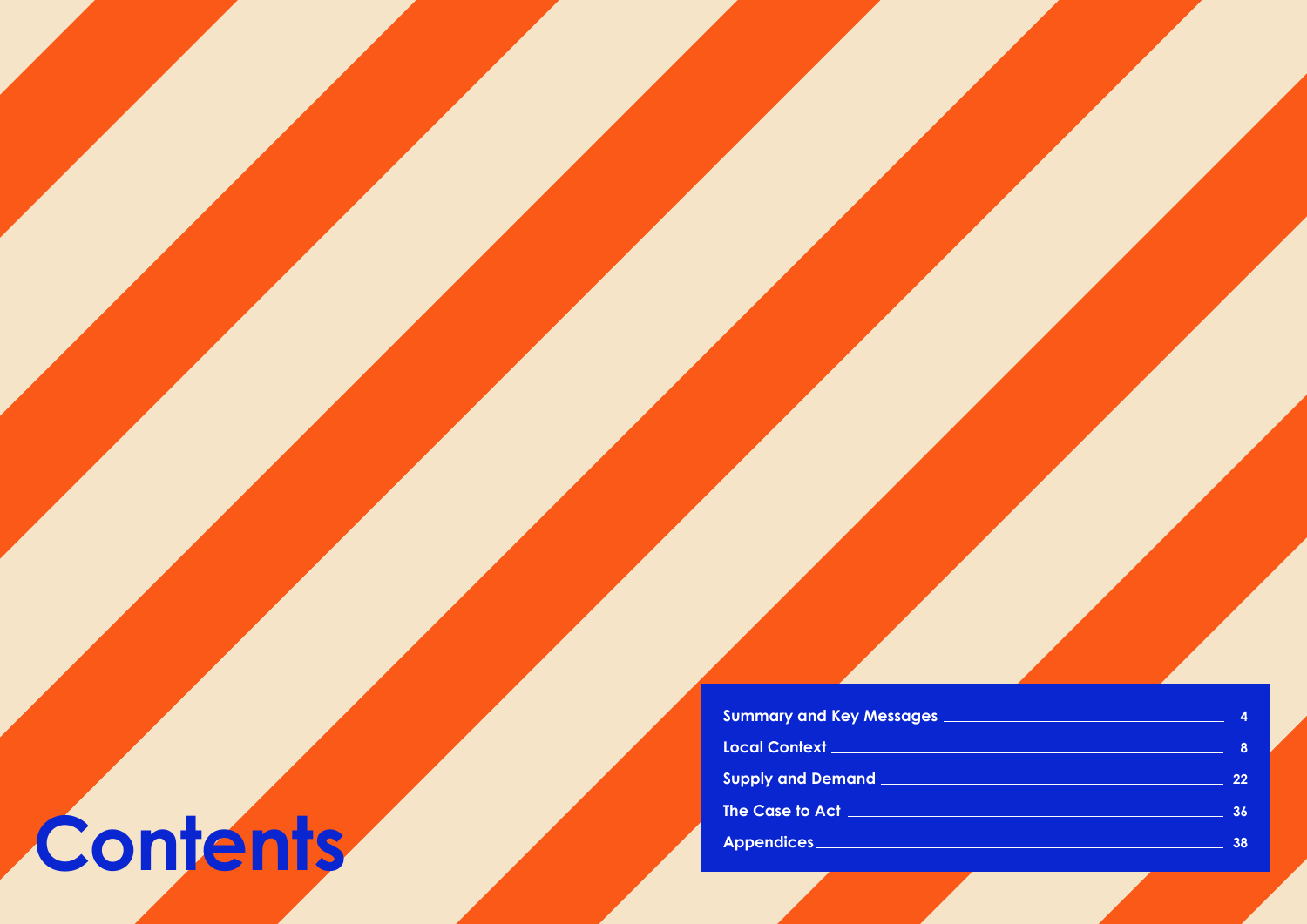- Norwood Road, Knights Hill and Norwood High Steet have been relatively **resilient** in the wake of COVID-19 – reinforcing local perceptions of it as a successful place.
- West Norwood and Tulse Hill represent an important **'strategic corridor'** between Brixton and Croydon; there is potential to capitalise on this to build the area's desirability as an employment hub.
- **Home to a growing cluster of creative enterprise** but this market is under-served. There is significant untapped potential to intensify delivery of lower cost, accessible workspace to achieve critical mass.
- Across London, **permitted development rights** and rising rents have been blamed for reducing the supply of lower cost workspace for SME's across all sectors, particularly for creative industries.
- Trends contributing to **diminishing supply** conflict with growing demand for flexible workspace – local centres such as West Norwood and Tulse Hill will have a key role in addressing this challenge.
- The West Norwood and Tulse Hill area has many of the **'key ingredients'** needed to create an affordable and attractive place for creative & SME businesses. It benefits from a dynamic partnership between the council, local businesses and the community. This is a key strength which can enable stakeholders to intervene and ensure it remains accessible in the long-term.
- Growing **policy and funding support** for the delivery of lower cost workspace at national, city and borough levels in addition to successful examples across the capital offer clear case to act.





### **Summary and Key Messages**

### **10 KEY STATISTICS: THE CASE TO ACT**

- 1. Of 6,100 workspaces across London, 24% reported they were at risk of closure within the 5-year period between 2018-2023 (GLA, 2018).
- 2. Prior to COVID-19 the flexible office market in London was already in high demand, with the sector accounting for 21% of take-up in 2020, second only to finance and banking (28%) (Knight Frank, 2021).
- 3. Residential values in creative clusters outperformed the London average by 4.4% p.a. over the past 10 years (Creative Land Trust, 2021).
- 4. Affordability for sub-sectors within creative industries varies significantly, with artists workspace across London often as low as £8psf (LB Brent, 2020).
- 5. West Norwood & Tulse Hill is a key SME economy, accounting for 11% of Lambeth businesses (ONS UK Business Count, 2020).
- 6. The area has seen strong employment (+33%) and business (+10%) growth in creative, digital and cultural enterprise in the past 5 years, with nearly 1.5x the concentration of businesses in these sectors as London (ONS UK Business Count, 2020).
- 7. It is a resilient location with strong retail spend throughout COVID-19 and footfall returning to 80-90% of normal levels by July 2021 (GLA Datastore, 2021).
- 8. Business office space rents in LB Lambeth increased by 71% between 2009-2019, whilst light industrial rents rose by more than 80% over this period (LB Lambeth Workspace Topic Paper, 2020).
- 9. This has coincided with the number of SMEs in the borough reducing by 27% between 2016-2018 (IDBR, 2018).
- 10. Anecdotally, local demand for workspace is strong in West Norwood & Tulse Hill, with long waiting lists for workspace and a limited supply of alternative space.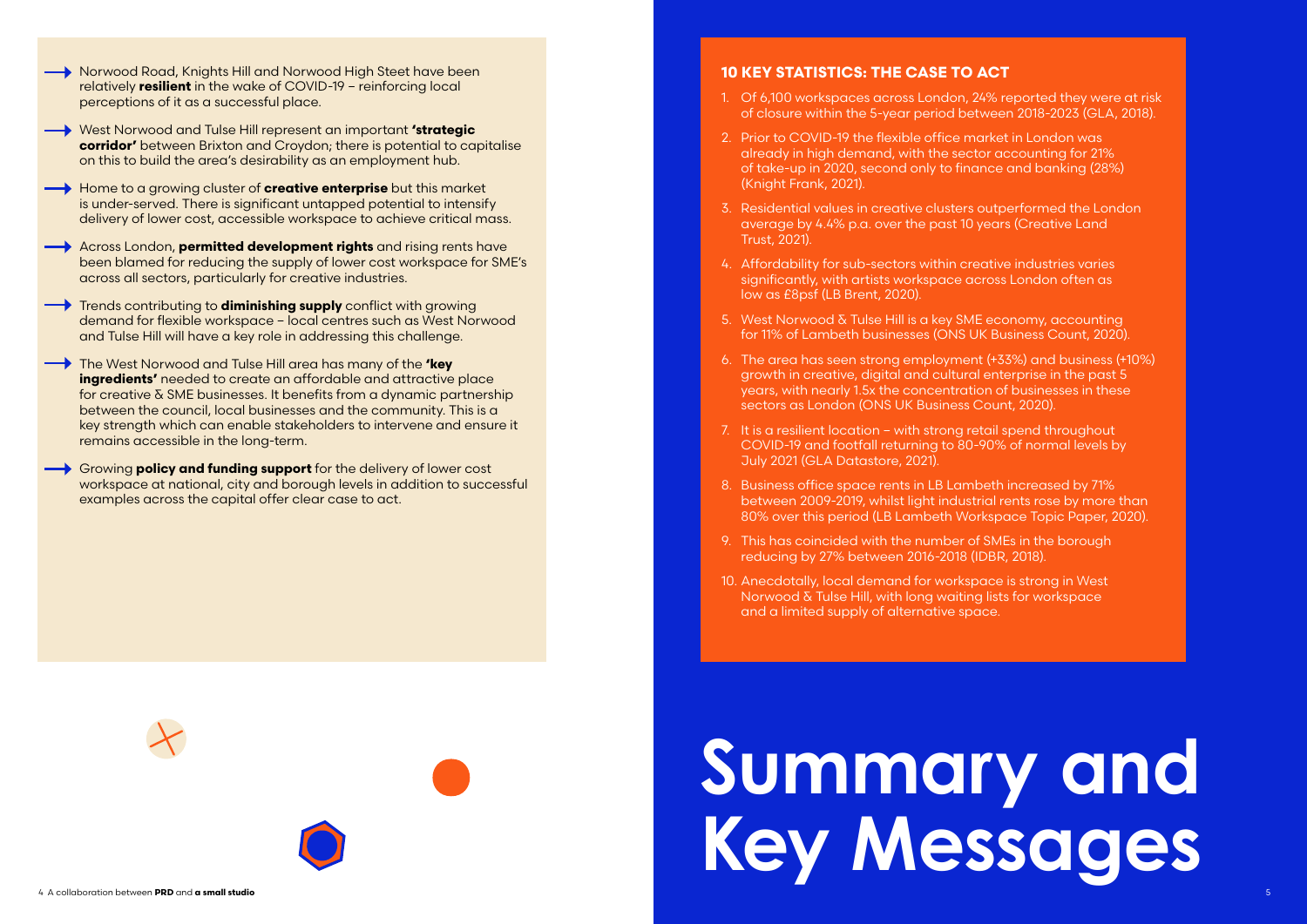### **Part one:** LOCAL CONTEXT

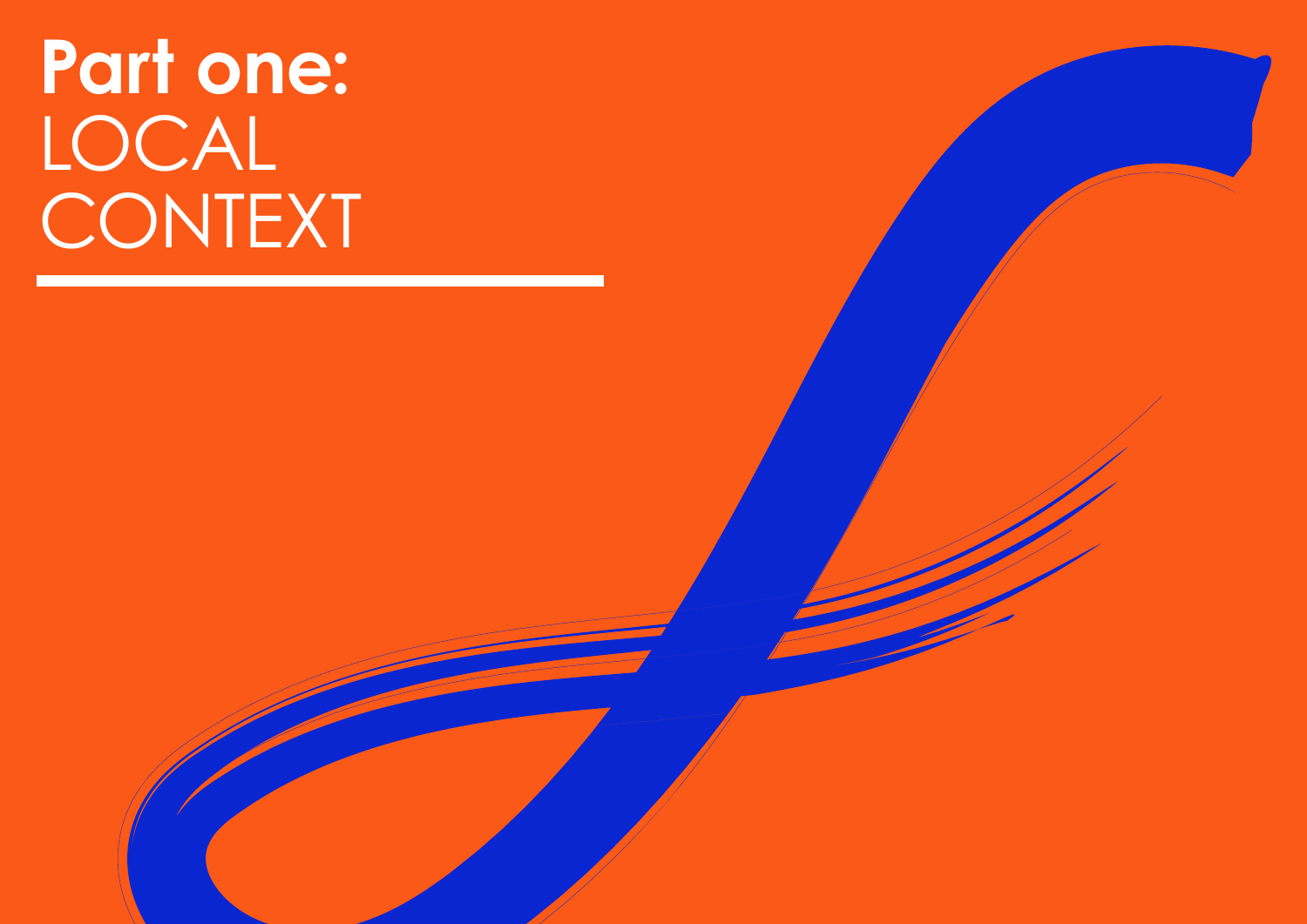Anecdotally, West Norwood and Tulse Hill (Figure 1) is considered one of South London's most vibrant localities, benefitting from cultural and demographic diversity, exceptional connectivity between residents and businesses and a uniquely strong and active community. It presents a busy and active high street serving surrounding residential areas through a combination of local services and amenity: demonstrating many of the strengths associated with the '15-minute city' development model<sup>1</sup>. Aspiration to build on this is clear, with a vision to see the area become and be known as one of the strongest communities in London, which is locally distinctive, diverse and resilient.

### **Area**  Thttps://www.bloomberg.com/news/fea-<br>tures/2020-11-12/paris-s-15-minute-city-comparis-<br>he-coming-to-on-urbin-greg-negr-you

Despite its strengths and ambition, fundamental to realising this vision must be a renewed focus on the sustainability of the town centre and economy, benefitting local people and businesses. Burgeoning creative and digital industries (CDIs) present a key opportunity to do just that, intensifying delivery of suitable workspace which is both affordable and accessible, whilst responding to the critical challenges facing high streets in the wake of COVID-19.

Data within in the following evidence base is predominantly reliant on secondary sources and anecdotal commentary provided by local businesses and stakeholders. Further data collection and intelligence will be undertaken within the next stage of the Making High Streets Work project.



tures/2020-11-12/paris-s-15-minute-city-couldbe-coming-to-an-urban-area-near-you

The following map illustrates the reference geography:











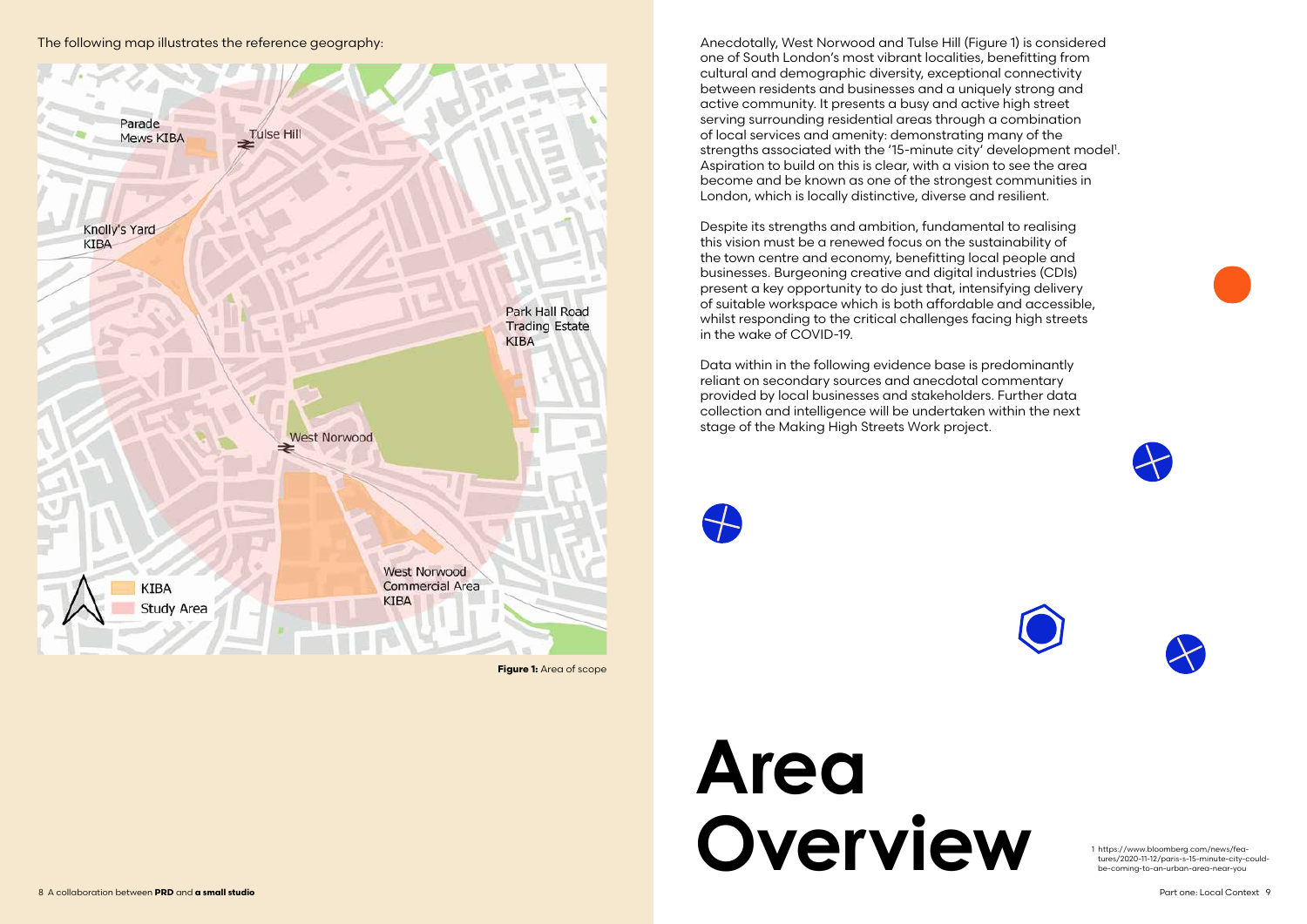### **Policy at the London and national level is increasingly supportive of affordable workspace, and is a key lever to enable increased provision at a local level.**

**London Plan:** Policy E3 (Affordable Workspace) encourages boroughs to develop affordable workspace policies to protect creative workspace, specifically where there is an identified shortage of affordable space. In addition, Policy E2 (Providing suitable business space) encourages the protection and provision of Use Class E space, with an emphasis on meeting the needs of small businesses in creative industries. The new London Plan also encourages boroughs to introduce Article 4 Directions, backed by local evidence, to remove permitted development of office and light industrial to residential change of use $^2$ .

**Planning Use Classes:** Recent revisions to planning use classes included the creation of Class E, which is a new categorisation of commercial business and services, bringing together former separate use classes for shops, restaurants, office, light industrial workspace and some community uses within one single use class.

**NPPF:** Paragraph 83 states planning policies "should recognise and address the specific locational requirements of different sectors. This includes making provision for clusters or networks of knowledge and data-driven, creative or high technology industries"3.

This has been introduced to enable buildings in town centres to adapt to changing circumstances and provide a winder range of services and facilities without needing to apply for planning permission. Due to its ability to enable businesses to be more flexible and have a varied offer, the introduction of Class E can be beneficial for some circumstances in town centre locations. However, it also has the potential to be harmful within town centres, primarily in primary shopping areas where the critical mass of shop uses can be lost. It can also have an impact outside town centres, such as in designated industrial areas (including our KIBAs) because light industrial uses can be changed into a shop, office or restaurant without planning permission, undermining the integrity of these industrial areas and reducing the stock of land protected for industrial use.



**Figure 2:** Lambeth Local Plan: Policy PN7 (West Norwood / Tulse Hill) – Policy Map

**Lambeth Local Plan, 2020-2035:** Policy PN7 (West Norwood/Tulse Hill) seeks to support and strengthen creative businesses in the area. It aims to enable CDIs to complement existing business areas, promoting a more vibrant and diverse district centre through development and renewal of key sites (Figure 2). Subsequently PN7 identifies five focal points to direct development and investment, which collectively aim to provide increased quality and flexibility of premises contributing to greater variety of employment uses:

- West Norwood Central Area: promotes mixed use development, new commercial floorspace should include workspace providing opportunities for creative and digital industries.
- West Norwood Commercial Area: supporting evolution into a hub of creative enterprise, innovation and industry. Increasing the amount, range, quality and flexibility of premises for variety of industrial uses in alignment with London Plan. Council working with existing landowners to increase industrial floorspace capacity and diversify employment offer.
- West Norwood Cultural and Heritage Area: protecting and strengthening the role of existing cultural, community and heritage assets and supporting new cultural and community uses.
- Tulse Hill: improving its role as a gateway to West Norwood, enhancing appearance of the town centre, refurbishing the railway station, intensifying uses around the station supporting residential-led growth with mixed use retail and F&B uses.

# 2 The London Plan (2021)<br>3 National Planning Policy Framework (2021)<br>**Planning Policy Framework (2021)**

2 The London Plan (2021)

### Key

------ Borough boundary Most Nonwood/Tulse Hill

- **District Centre Boundary** Primary Shopping Area
- **Local Centres**
- ......... West Norwood Creative Business Cluster
- Site allocation Site 18 - 286-362 Norwood Road

### % Removal of Tulse Hill Gyratory

- West Norwood Cultural and Heritage Area
- Key Industrial and Business Areas
- Conservation Areas
- Open Space

Key Roads **Healthy Routes** Station accessibility

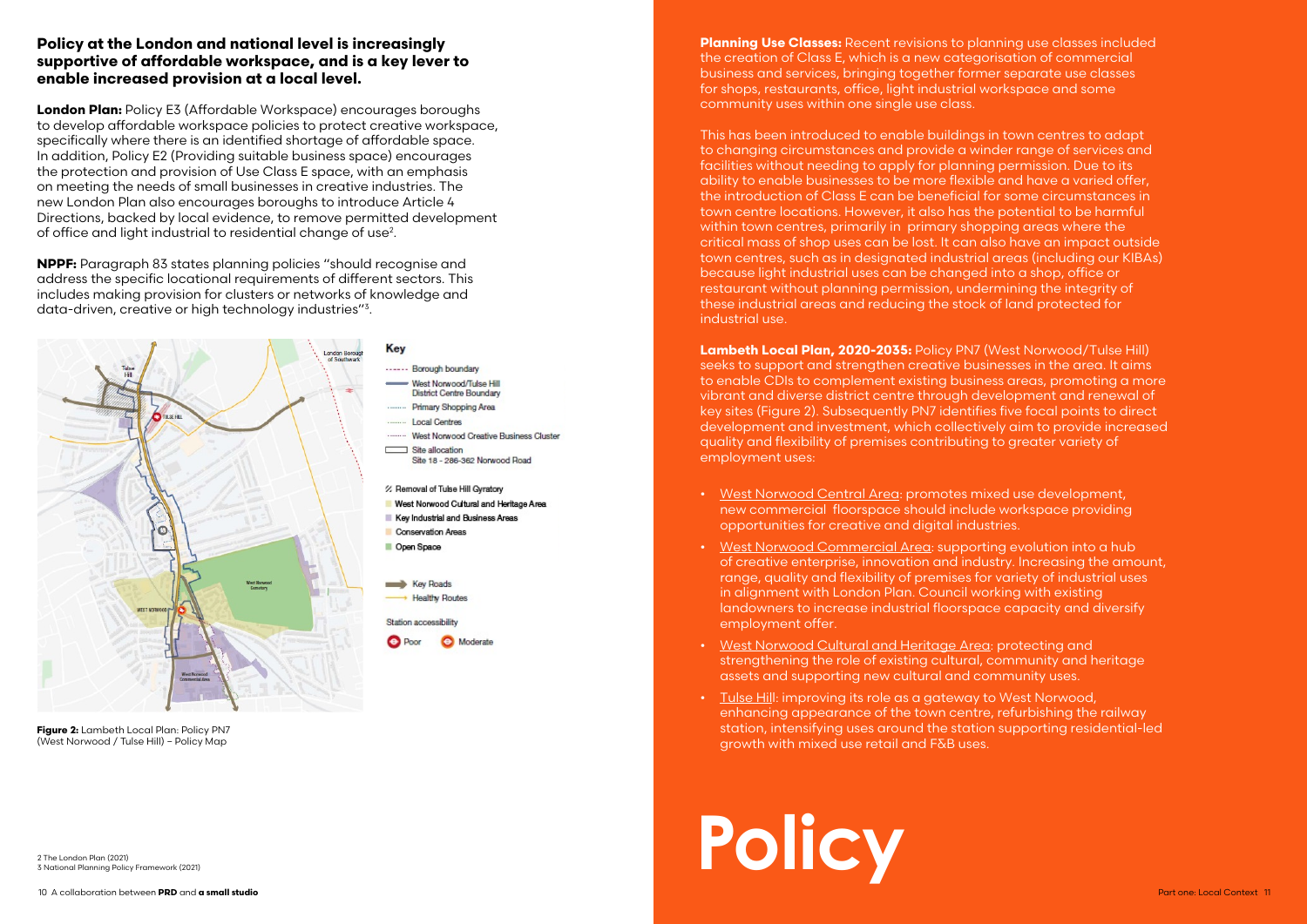Whilst outside of the town centre boundary, a section of Norwood High Street (south of the railway line) has received a creative business cluster designation. The council anticipates that work on a first draft of the Norwood High Street SPD will start during the financial year 2022/23. This will further support development and renewal of spaces for CDI enterprise and encourage a range of businesses to locate within the cluster (artists, makers, designers).

**Designated Key Industrial Business Areas (KIBAs):** Policy ED3 within the LB Lambeth Local Plan relates to KIBAs - defined as areas permitted only for business, industrial, storage and waste management uses – encouraging intensification where appropriate. There are four KIBAs within the West Norwood and Tulse Hill study area:

- West Norwood Commercial Area: Also known as 'Norwood Works', this is the largest concentration of employment land in the borough, home to a broad range of uses including manufacturing, food manufacturing, construction, motor trade activities, wholesale and waste management.
- Parade Mews: small cluster of studios in Tulse Hill providing valued space for artists and makers, including glass blowing and pottery.
- Knolly's Yard: in use by businesses supporting the construction sector and has been identified in the Local Plan as having potential for industrial intensification and co-location with residential, setting it apart from the three other KIBAs listed here.
- Park Hall Road Trading Estate: accommodating over 100 businesses, this KIBA is becoming an established centre for creative industries.

Regulation 18 Consultation has recently closed on the council's Draft Site Allocations Development Plan Document (SADPD) which includes a proposed revised site allocation policy for Site 18 (286-362 Norwood Road) and a proposed new policy for Site 19 (Knolly's Yard).

### **Locally, funding to unlock provision of workspace is most likely to be accessed through levy funds from local businesses via the Station-to-Station BID and other suitable sources of public funding.**

Table 1 outlines examples of active and historic initiatives to provide support or funding to SMEs and creative enterprises. It is currently unclear how this landscape will evolve (i.e. specific support packages and future funding rounds). However, it demonstrates that positive momentum and support is building.

### **Public and Grant Funding**

| <b>Programme</b>                                                          | Owner                         | <b>Overview</b>                                                                                                                                                                                                                                                                                                                                                                                                                                                           | <b>Status</b> |
|---------------------------------------------------------------------------|-------------------------------|---------------------------------------------------------------------------------------------------------------------------------------------------------------------------------------------------------------------------------------------------------------------------------------------------------------------------------------------------------------------------------------------------------------------------------------------------------------------------|---------------|
| <b>High Streets for</b><br><b>All Challenge</b>                           | GLA / LEAP                    | Invites local partnerships to bring forward and co-design<br>innovative high street recovery strategies and proposals,<br>addressing common and local challenges. Provides advice<br>and up to £4m of strategic funding. Station to Station BID<br>were awarded £20,000 in Phase 2 for this project, and<br>successfully bid for a further £130,000 in Phase 3.                                                                                                           | Active        |
| Neighbourhood<br><b>Community</b><br><b>Infrastructure Levy</b><br>(NCIL) | <b>LB Lambeth</b>             | Community Infrastructure Levy (CIL) denotes a proportion<br>of CIL collected by a charging authority may be spent to<br>address "the demands that development places" on a local<br>area. This is called Neighbourhood CIL, and may be spent<br>on non-infrastructure items. Regulations established the<br>"meaningful proportion' for the Neighbourhood element, as<br>being 15% for areas without a Neighbourhood Plan and 25%<br>for areas with a Neighbourhood Plan. | Active        |
| <b>Creative Land Trust</b>                                                | Creative<br><b>Land Trust</b> | Established to secure long term, affordable space for artists<br>and creatives, ensuring a vibrant and prosperous future for<br>the industries. CLT operates as a social enterprise that will<br>own buildings where workspace is housed - aiming to build<br>a portfolio of over 1,000 studios across London.                                                                                                                                                            | Active        |
| <b>Creative Enterprise</b><br><b>Zones</b>                                | <b>GLA</b>                    | Designates areas of London where artists and creative<br>businesses can find permanent, affordable space to work.<br>Businesses are supported to start-up and grow, and local<br>people are enabled to develop skills and access employment.<br>Five zones are to be accredited across 2021-2022.                                                                                                                                                                         | Active        |
| <b>Future Workspace</b><br><b>Fund</b>                                    | LB Lambeth                    | £7.2m in capital funding for workspace providers developing<br>new or enhancing existing affordable and supportive<br>workspaces. Types of spaces funded will target those<br>in creative and digital industries, cultural workspaces,<br>affordable workspaces for charities/social enterprises, and<br>enterprise space projects within residential areas. Second<br>round applications open in March 2022.                                                             | Active        |
| <b>Arts Council</b>                                                       | <b>Arts Council</b>           | Broad range of funding opportunities to support arts and<br>culture. Including emergency resource support, National<br>Lottery Project grants amongst various others, with new<br>funds released on an ongoing basis.                                                                                                                                                                                                                                                     | Active        |
| <b>Good Growth Fund</b>                                                   | GLA / LEAP                    | £70m in regeneration funding to support growth and<br>community development in London, including for SME's and<br>creative workspaces.                                                                                                                                                                                                                                                                                                                                    | Closed        |
| <b>Levelling Up Fund</b>                                                  | <b>UK</b><br>Government       | Funding for town centres as spaces which are crucial to<br>communities and local economies, providing both a focal<br>point for retail and hospitality trade as well as a centre of<br>gravity for local communities.                                                                                                                                                                                                                                                     | Active        |
| <b>Shared Prosperity</b><br><b>Fund</b>                                   | UK<br>Government              | Upcoming £2.6 billion fund is part of the Government's<br>levelling up agenda. Local investment will support skills<br>training, pay, employment and productivity to create<br>growth and improve livelihoods and opportunity across<br>the UK.                                                                                                                                                                                                                           | Closed        |

**Table 1 (right):** Examples of historic and active funding, policy and other support schemes established by the Mayor of London and others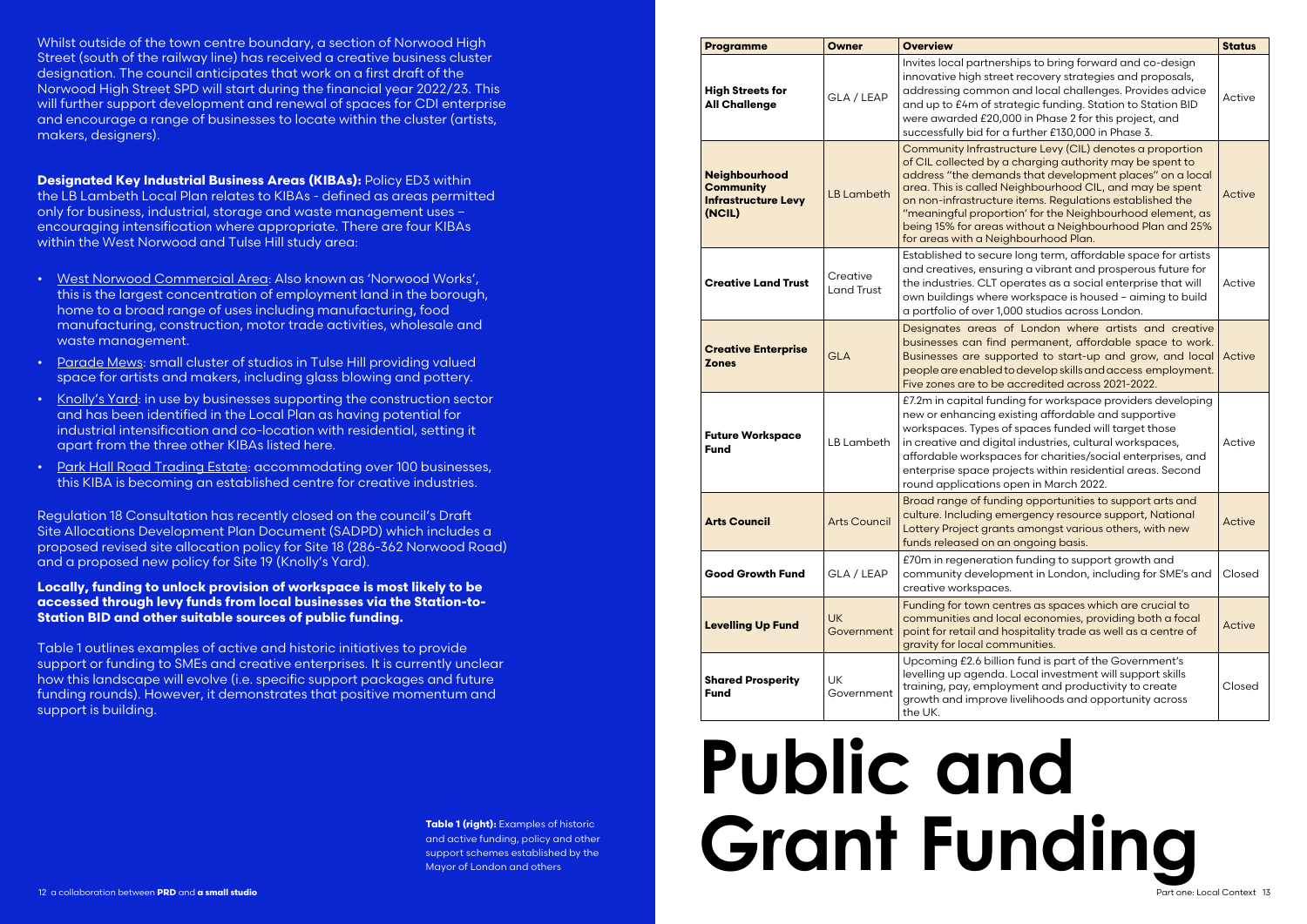

**Figure 3:** Economic change vs. Lambeth and London (jobs and businesses). LB Lambeth jobs data captures 4-year change from 2017 due to statistical anomaly in 2016 Source: ONS BRES (2015-2019); ONS UK Business Count (2016-2020)



**Figure 4:** Creative business clusters in West Norwood & Tulse Hill Contains OS data © Crown copyright [and database right] 2021

### **Economic Profile**

The study area represents a significant local economy, predominantly made up of smaller enterprises. Despite relatively modest growth overall in recent years, it is home to an evolving creative, digital and cultural economy. With a high concentration of creative SMEs, West Norwood and Tulse Hill has the potential to benefit from increased supply of suitable workspace to maximise its potential.

The study area consists of various distinct economic centres and employment areas. In terms of town centres, this includes West Norwood and Tulse Hill (designated Local Plan district centre), predominantly serving a local residential catchment, consisting of local services, independent retail and leisure. In addition, there are also four Key Industrial Business Areas (KIBAs) in the study area<sup>4</sup> - including Parade Mews, Knolly's Yard, Park Hall Road Trading Estate and West Norwood Commercial Area - the latter being the largest protected industrial area in the borough (c. 70 buildings and 538,000 sq ft of space).

**Table 2:** Summary of economic growth and concentration in specialist sectors<sup>7</sup>. Job growth captures 2015-2019, business growth captures 2016-2020. Concentration refers to specialisation vs London (LDN = 1.0) Source: ONS BRES (2019); ONS UK Business Count (2020)

It is home to approximately 4,500 jobs and 1,775 businesses, accounting for 3% and 11% of Lambeth's employment and business base respectively. The study area has seen a 10% decline in jobs (-500) and a relatively modest 2% uplift in businesses (+35) in the past 5 years. Whilst this is in contrast to London, it exceeds Lambeth in terms of enterprise growth (Figure 3).

Businesses in the study area are characterised by a relatively large presence of sole traders and micro businesses, accounting for 92% of all businesses, compared to 90% in the borough and 86% across London. Historically, start-up rates (10% per 1,000 residents) have been lower than the borough average<sup>5</sup> (16.3% per 1,000 residents), however more recent data shows high levels of resident self-employment (11.3%), which is higher than Lambeth (10%), albeit slightly below the London average (11.7%), showing the area is entrepreneurial in nature<sup>6</sup>. Notably, Table 2 shows there has been strong employment (+33%) and business (+10%) growth in creative, digital and cultural enterprise, with a business base nearly 1.5x as concentrated as London. Figure 4 illustrates the spatial distribution of creative clusters in the area, with greater concentration around West Norwood and Tulse Hill stations.

|                                         | <b>Jobs</b>                 |                      | <b>Businesses</b>    |                      |
|-----------------------------------------|-----------------------------|----------------------|----------------------|----------------------|
| <b>Sector</b>                           | <b>5 Year Growth</b>        | <b>Concentration</b> | <b>5 Year Growth</b> | <b>Concentration</b> |
| <b>Creative, Digital &amp; Cultural</b> | $(33%)$ $\uparrow$          | 0.70                 | $(10\%)$ $\uparrow$  | 1.47                 |
| <b>Knowledge Economy</b>                | $-(0%)$                     | 0.40                 | (4%)<br><b>A</b>     | 1.12                 |
| <b>High Tech</b>                        | $(17%) \quad \blacklozenge$ | 0.64                 | (4%)<br>╈            | 0.95                 |
| <b>Total</b>                            | (10%)                       | N/A                  | ╇<br>(2%)            | N/A                  |

4 Locally Significant Industrial Sites (LSIS) as designated in the London Plan, representing strategic land for industrial and business use.

5 West Norwood & Tulse Hill: A Manual for Delivery (2017) 6 ONS Annual Population Survey (Jan 2020 – Dec 2020)

7 Creative, Digital & Cultural captures advanced manufacturing/making activity, cultural, creative and digital industries; Knowledge Economy includes high skilled professional services; High Tech includes advanced ICT related industries.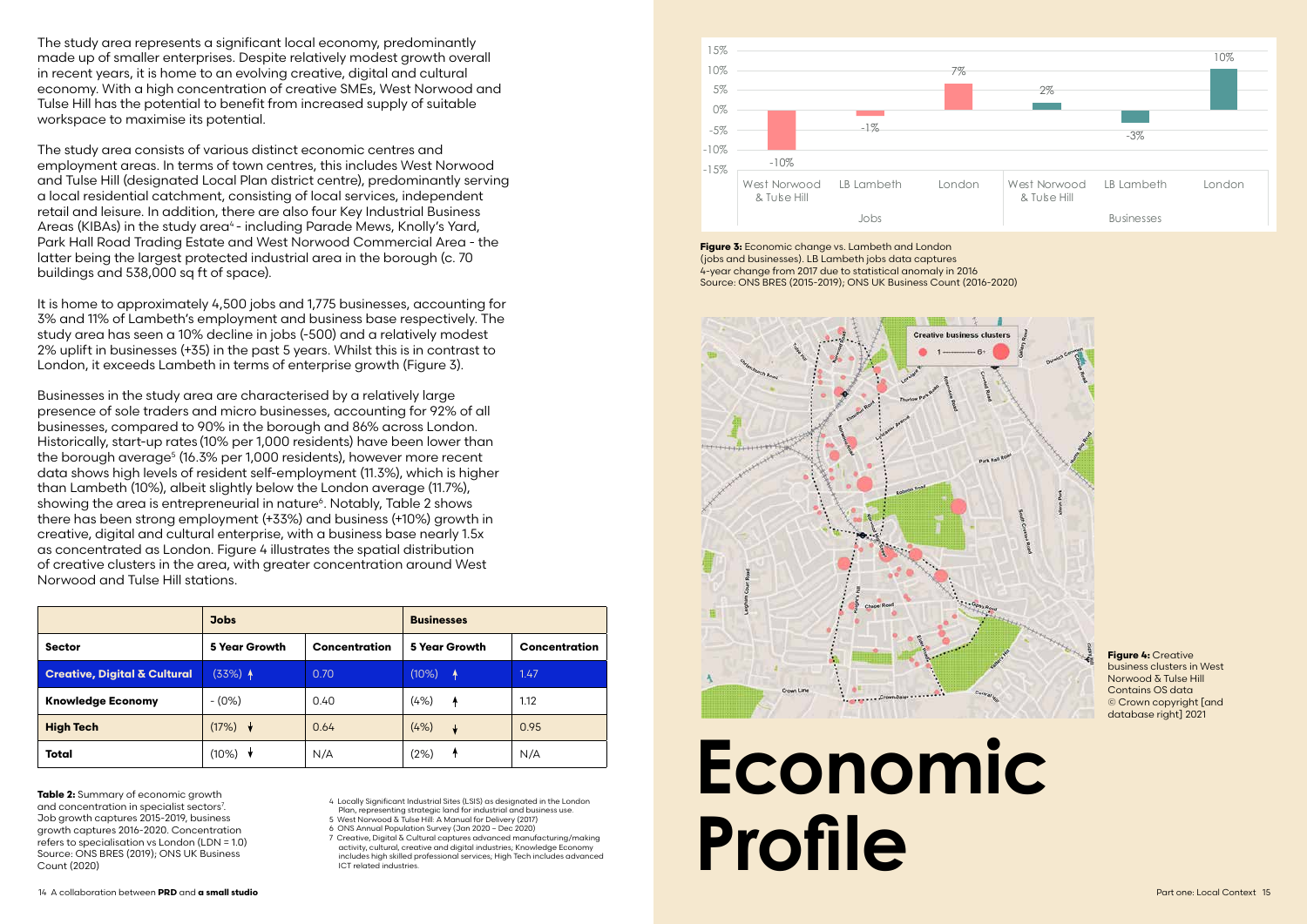**Figure 6:** Visitor footfall in West Norwood and Tulse Hill - Pre-pandemic vs July 2021. Geography covered captures 'West Norwood East' MSOA (Lambeth 028) Source: Anonymised and Aggregated by O2, GLA Datastore



**Figure 7:** Worker footfall in West Norwood and Tulse Hill - Pre-pandemic vs July 2021 Source: Anonymised and Aggregated by O2, GLA Datastore



### **Figure 5: Data Collection Boundary** Source: High Streets Data Partnership, 2021 Note: presents information relating to Norwood Road and Norwood High Street, as well as footfall data using a single MSOA capturing the majority of West Norwood and Tulse Hill district centre

West Norwood East - Pre-Pandemic Busyness Signature Daily / Hough Russiness Simpature for Visitors in selected MSOA (FR2000645)



West Norwood East - 28/06/21 to 25/07/21 "% of Normal" Busyness Daily / Hourly % of Normal Rusuness for Visitors in selected USOA (F020008.45)



\*Geography covered captures 'West Norwood East' MSOA (Lambeth 028)

Recent data on spend and footfall has demonstrated that the area's high streets - Norwood Road, Knights Hill and Norwood High Street - have been relatively resilient in the wake of disruption caused by COVID-19, reinforcing local perceptions of it as a successful place.

27/07/2019 to 26/07/2021. Weekdays (Mon-Fri). Spend Index (% of Normal)



**Figure 8:** Retail and eating spend on Norwood Road and Norwood High Street, July 2019 - 2021 Source: Mastercard Retail Location Insights, GLA Datastore

Looking at Norwood Road, Knights Hill and Norwood High Street - in terms of retail spend (Figure 8), the areas have largely remained above normal levels, dropping below this momentarily after various lockdowns but bouncing back relatively quickly. This has typically been the case in smaller district town centres and shows the area has been successful in providing essential services to its communities.

In addition, footfall data from July 2021 (Figure 6) shows that in West Norwood and Tulse Hill town centre area (Figure 5), visitor numbers are around 80-90% of normal (defined as 'pre-pandemic')levels, with Sunday afternoon being the slowest to recover at around 69%. Similarly, when looking at worker counts in the same area (Figure 7), around 80% of those normally present between normal working hours have returned (8am-4pm, Mon-Fri).

### **High Street Performance**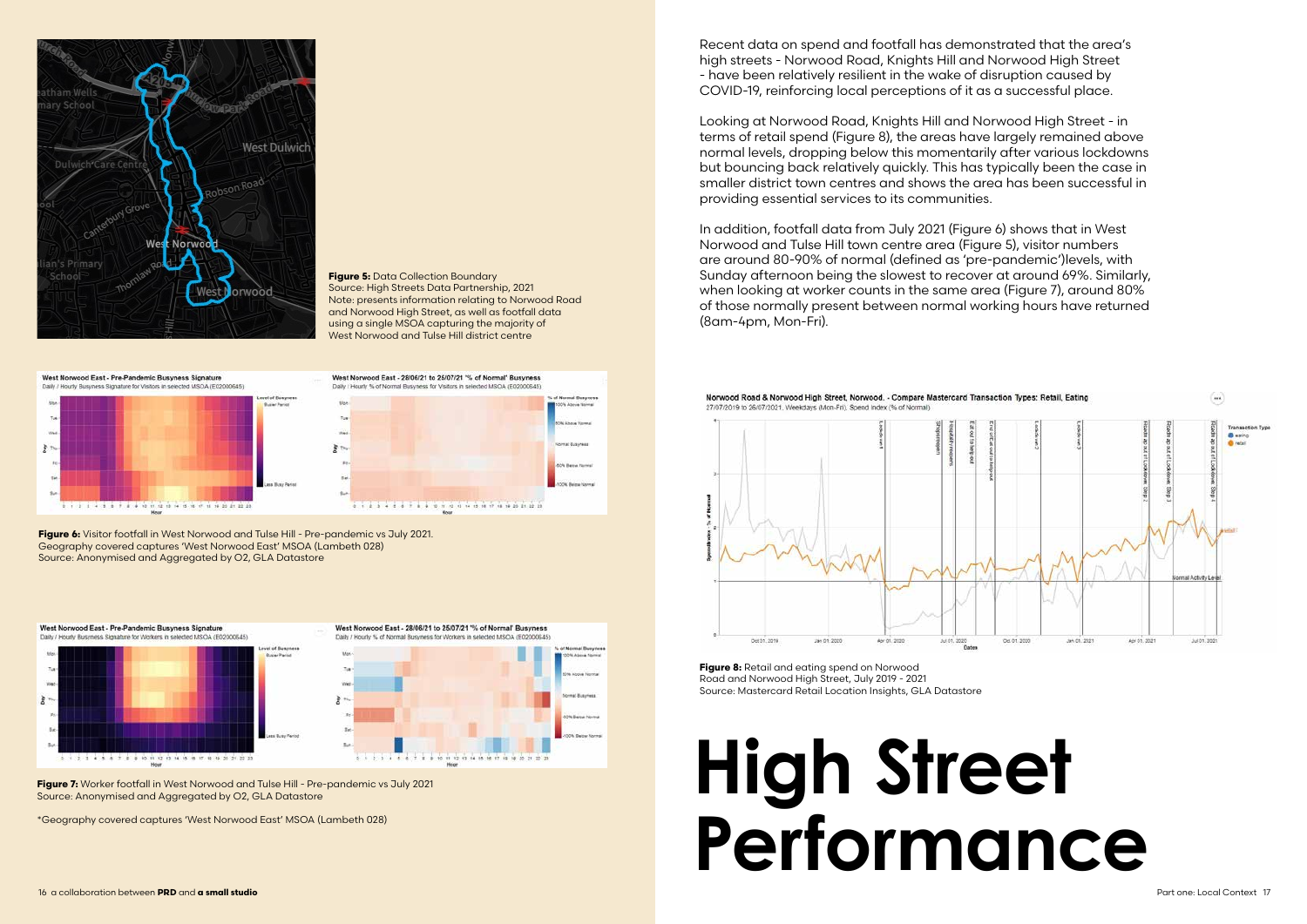Source: LB Brent affordable workspace study (2020) Note: Data draws on information for 70 affordable workspaces throughout London across different typologies. Values for creative workspaces depend on the nature of providers, with those more established in the market and rooted in communities able to offer space at lower cost compared to recently opened spaces.

### **The London Plan 2021**

The New London Plan (Policy E3) defines affordable workspace as "workspace provided at rents maintained below the market rate for that space for a specific social, cultural, or economic development purpose".

Evidence tested through the examination of the Lambeth Local Plan 2021 found that commercial development values in West Norwood are not sufficient to justify a requirement on developers of new office space to provide an element of affordable workspace. Table 3 provides a London-wide benchmark of affordability, rather than being directly applicable to the study area.

There is no single standard definition for affordable workspace. It is often significantly impacted by the nature and industry of the end users. The below sets out indicative benchmarks of affordability for different typologies:

| <b>Typology</b>                         | <b>Inner London</b>                | <b>Outer London</b> |
|-----------------------------------------|------------------------------------|---------------------|
| Incubators, accelerators,<br>co-working | £200-£450 pp/pm                    | £100-£350pp/pm      |
| Non-profit                              | £200-£300pp/pm                     | £100-£250pp/pm      |
| Commercial                              | £300-£400pp/pm                     | £150-£350pp/pm      |
| <b>Specialist</b>                       | £350-£450pp/pm                     | £200-£300pp/pm      |
| <b>Creative workspace</b>               | $£8-E45$ sqft/y                    | $£12-E40$ sqft/y    |
| Artist studios                          | $£8-F16$ sqft/y                    | $£12-E24$ sqft/y    |
| Makerspace                              | £15-£20 sqft/y                     | £15-£20 sqft/y      |
| Creative industry workspaces            | $£30-E45$ sqft/y                   | £30-£40 sqft/y      |
| Kitchen                                 | £35-£90 ph / £2,500-£3,500 pm      | £900-£2,000 pm      |
| Community                               | $£35 - £56 ph$                     |                     |
| Commercial                              | £60 - £90 ph or<br>£2,500-£3,500pm | £900-£2,000 pm      |
| Lab Space                               |                                    |                     |
| <b>HE</b> space                         | £68-£97 sqft/y                     |                     |
| Specialist lab space                    |                                    | $£40$ sqft/y        |
| Flexible/co-working lab                 | £29 sqft/y                         |                     |

### **Table 3:** What is affordable?

### **Growing requirement for creative workspace in the context of shrinking supply**

The consensus from all surveys is that most people will spend 2-3 days working away from the office, presenting an important case to act for Lambeth and an opportunity to capitalise on the strong creative community already operating from the area.

Creative industries are a central pillar of London's economy, generating more than £52bn each year and accounting for one in six new jobs<sup>8</sup>. Prior to COVID-19, London had been facing a shortage of flexible workspace (particularly artists workspace) due to long-standing pressures from increasing land values and loss of supply due to permitted development. Despite the importance of the creative economy and small and micro businesses to London's economy (accounting for 99% of all businesses and 41% of all employment<sup>9</sup>), 30% of small open workspace providers have dropped off the London Growth Hub since 201710.

This is also a key challenge locally, with Lambeth experiencing a net loss of over 2 million sa ft of office and industrial floorspace between 2009-2019<sup>11</sup>. In West Norwood and Tulse Hill, local stakeholders have identified a need to improve its workspace offer. Engagement undertaken in 2017 by A Small Studio<sup>12</sup> highlighted challenges around underutilisation and a desire to see more space for small businesses, particularly start-ups and makers.

### **A shift in working patterns towards flexibility and working locally**

The pandemic has accelerated trends towards flexible working arrangements, with demand for working at or close to home for at least part of the week likely to persist. Engaging with over 3,000 office workers, research by JLL showed around half of respondents would prefer to work from home two or more days a week after offices re-open<sup>13</sup>. A more recent survey of UK workers also showed that 70% of respondents were positive about working from home two to three days a week, and that two days a week at home is the most commonly expected working pattern post-COVID. Pre-COVID, just 18% of surveyed people in London worked from home more than one day a week, a figure which has increased to 85% post-COVID14.

### **Broader Trends**

- 8 https://creativelandtrust.org/
- 9 WLA Affordable Workspace Study (2021)
- 10 LEAP: The affordability crisis (2018)
- 11 LB Lambeth Draft Revised Local Plan Topic Paper 3 - Workspace
- 12 The Power of Norwood High Street, A Small Studio (2017)
- 13 https://www.jll.co.uk/en/trends-and-insights/ workplace/what-companies-are-doingabout-work-from-home-fatigue
- 14 Data are from two surveys of 4,809 UK residents by Prolific (Jan-Feb 2021) for of the University of Nottingham and Stanford University.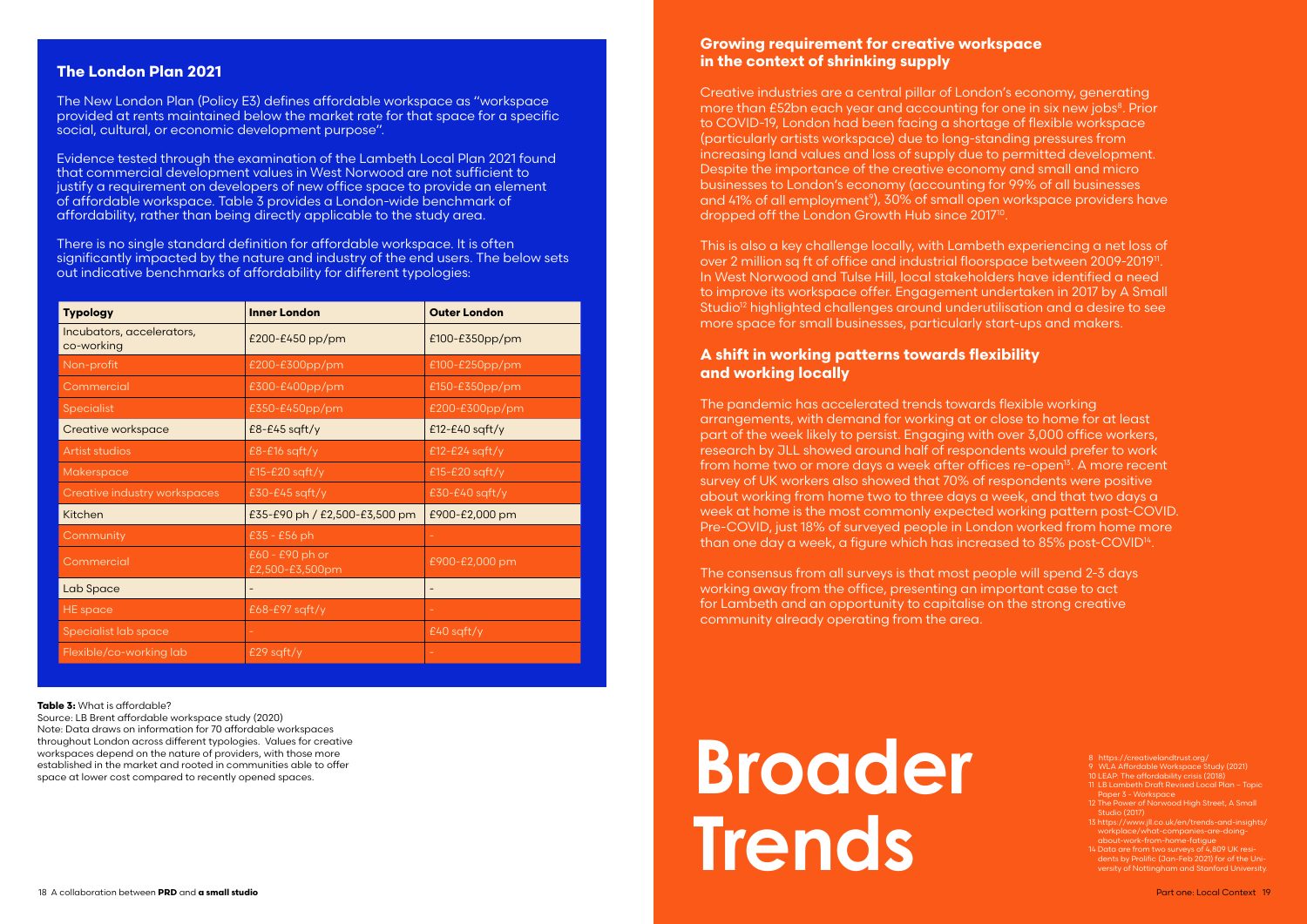### **Part one:** SUPPLY & DEMAND

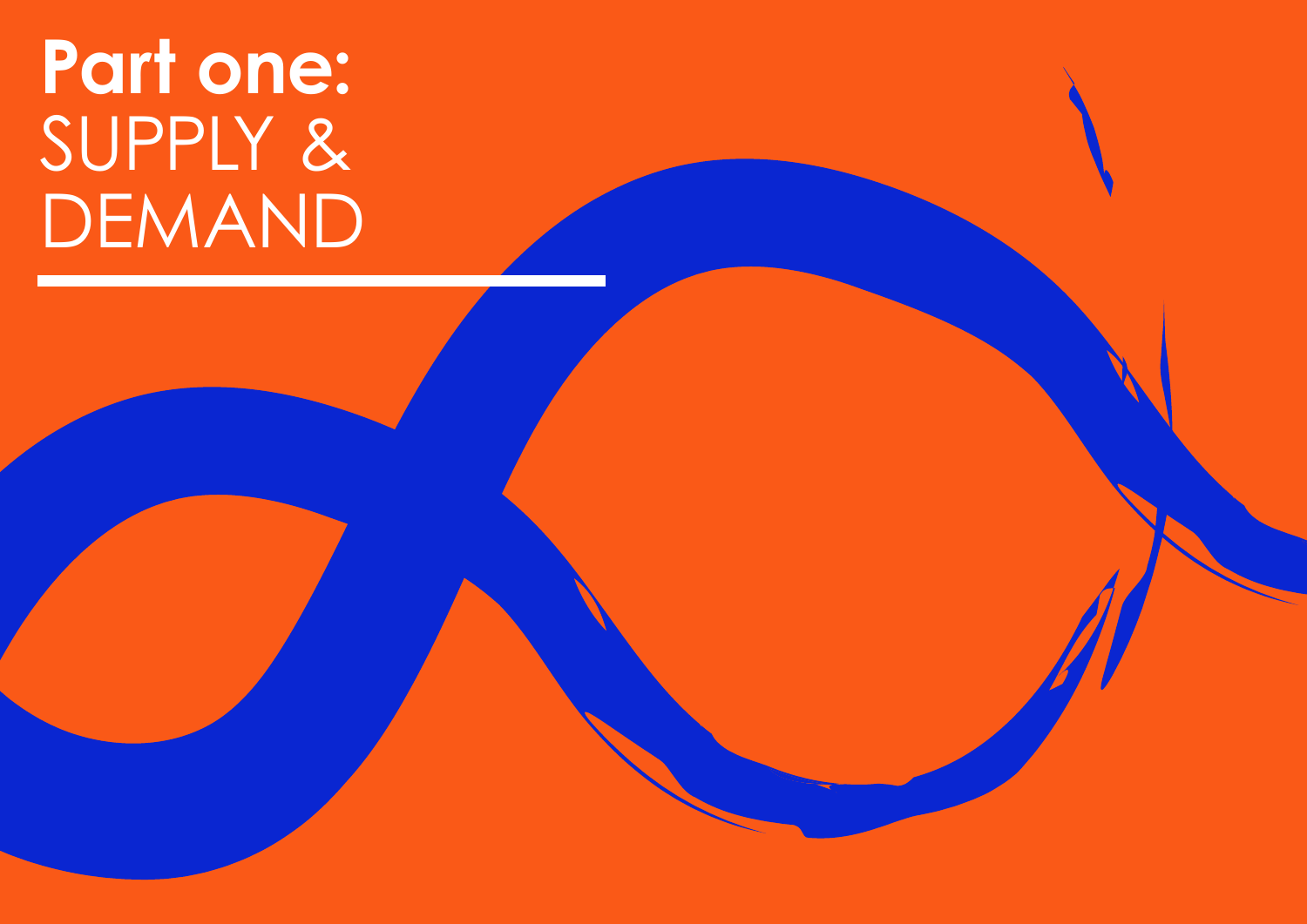**Table 4:** London precedent approaches to workspace provision (Source: LEAP, 2021)

### **International House, LB Lambeth**

Meanwhile use of a Council owned asset as London's largest Affordable Workspace, with significant community and social returns.



### **Building Bloqs, LB Barking & Dagenham**

17,000 sq ft of shared makerspace in Enfield. Members use work benches by the hour, accessing larger scale machinery (3D printing, laser cutting), utilising economies of scale to offer access that would otherwise be too expensive.



### **DEK Catford, LB Lewisham**

An educational arts charity providing affordable creative workspace for over 400 artists, makers and creative across 12 sites in London.

### **Rising rents have led to a reduced supply of SME workspace across the capital despite accelerating demand. Without a targeted response to address this shortfall, the future growth and sustainability of these businesses will be compromised.**

### **Supply**

Research by the GLA<sup>16</sup> on artist workspace in London noted there were 129 organisations operating across 239 sites in 2018. This provided 6,110 workspaces for around 11,000 tenants (56% specialist artist space, 44% mixed provision). However, nearly a quarter (24%) of these sites were at risk of closure within the following 5 years.

Recent studies and data looking at creative and SME workspace across London suggests that supply is falling short of demand. COVID-19 has accelerated this mismatch, presenting a clear argument for looking at innovative ways to increase delivery across typologies suited to a variety of occupiers.

Since the 2008 economic crisis, the supply of SME workspace has 'exploded' across London, with an average of 900,000sqft of new flexible space (co-working, incubator and maker space) delivered per year between 2012-201715. However, rising rents, increased business rates and permitted development have rapidly reduced the supply and affordability of flexible and open workspaces across the capital.

Examples of innovative responses to improve the delivery of affordable and flexible workspace delivery are outlined in Table 4.

### **London: Workspace that works (2020)**<br>15 Future of London: Workspace that works (2020)<br>14 Cl. A 2018 Artists' Workspace Anatual Data Nich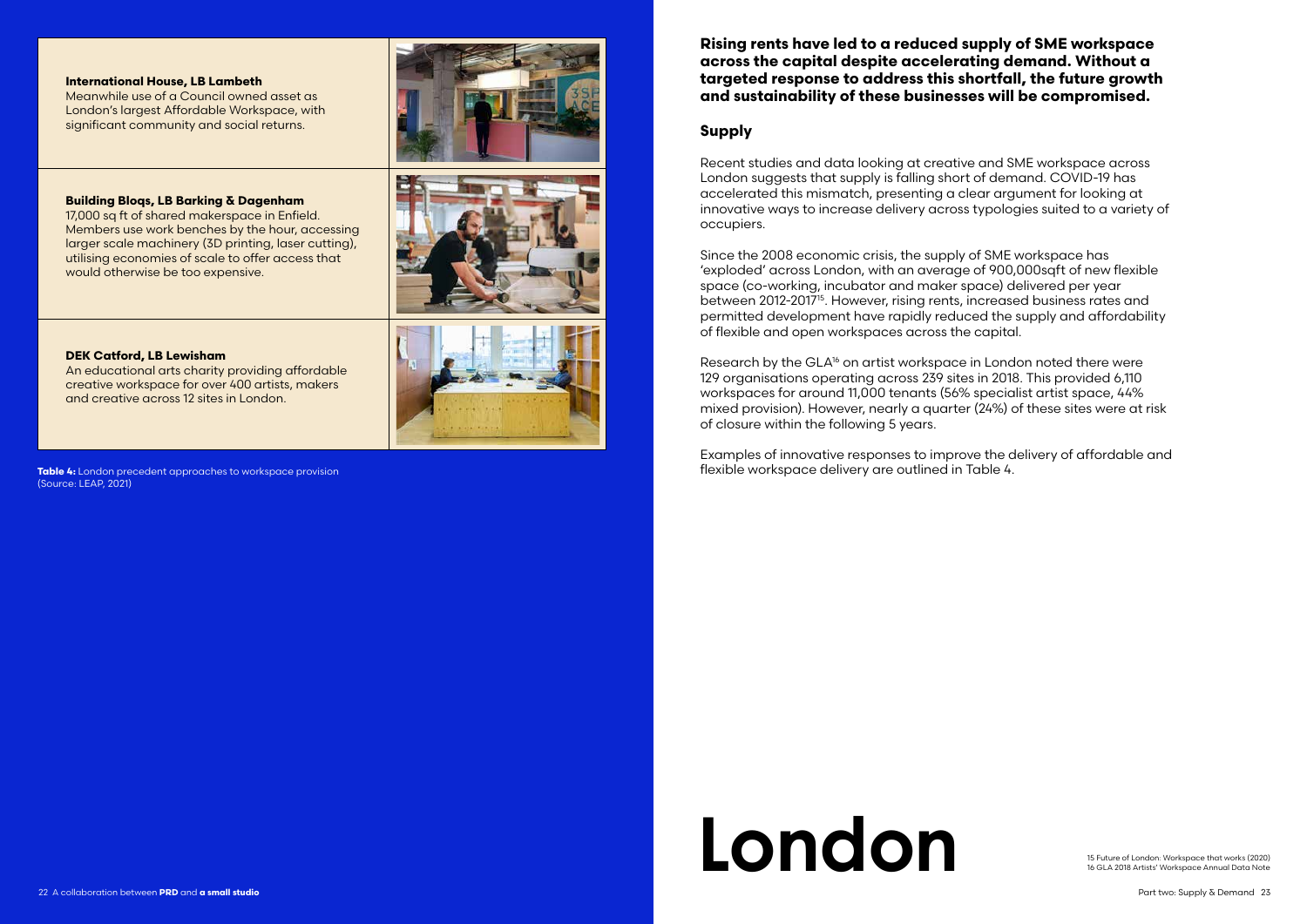| <b>Traditional Office</b><br>occupiers | Increasingly seeking a 'hub and spoke' model, suited to<br>'end of line' locations and outer London high streets <sup>22</sup> .                                |
|----------------------------------------|-----------------------------------------------------------------------------------------------------------------------------------------------------------------|
| <b>Workspace</b><br>for start-ups      | Needs broadly different across industries, typically seen<br>as required for new businesses as they provide affordable<br>rents, increasing as businesses grow. |
| <b>Meanwhile</b><br>workspace          | Operating on terms anywhere between six months to five<br>years, attractive to creative SMEs seeking discounted<br>space during the start-up phase.             |
| <b>Makerspaces</b>                     | Appealing to small industrial producers and makers<br>looking for specialised facilities and 'dirty' spaces.                                                    |
| <b>Sector specific</b><br>workspace    | Caters to industries such as bio-science and digital<br>manufacturing which require specialised fit out and<br>equipment.                                       |

**Table 5:** Potential spatial requirements of different occupiers Source: Future of London: Workspace that works (2020)



### **Demand**

Overall demand for flexible workspace, particularly those suitable for SMEs and creative businesses is strong, and is likely to accelerate as organisations return to the office.

The flexible office market in London has been in high demand in the recent past, with the sector accounting for 21% of take-up in 2020, second only to finance and banking (28%)<sup>17</sup>. In the backdrop of strong projections for economic growth across London, there will be an increased emphasis on harnessing the potential of new sectors in creative industries, the majority of which will be made up of smaller businesses driving demand in the flexible and open workspace market.

GLA research in 2017 found that workspace requirements in this subsector across London demonstrated very high levels of demand, with continuous occupancy rates of over 95%. At the time of the research, there were 13,780 places on waiting lists held by just 27 workspace providers18. However, it is not only small businesses showing an interest – as a result of COVID-19, many larger businesses in sectors beyond those expected to explore the potential to use flexible workspaces are increasingly having to re-think their approach to their property portfolios. Some organisations are beginning to announce 'work from anywhere' policies, suggesting big businesses may be moving towards favouring a more distributed workforce<sup>19</sup>. JLL also report that flexible workspaces will be at the forefront corporate real estate strategies, likely to be "stronger than ever" and "the main source of demand for local centres"20.

The nature and scale of demand differs dependent on the types of businesses looking to take up space, and there is no one size fits all approach to meeting demand – examples of different types of requirements are set out in table 521.

## ELA Artists Workspace Annual Data Note (2018)<br>
19 Https://qz.com/work/1972103/spotify-sales-<br>
force-adopt-wfa-work-from-anywhere-policies/<br>
21 Future of London: Workspace that works (2020)<br>
22 LEAP: Flexible Workspace on o

<sup>17</sup> https://www.knightfrank.com/research/article/2021-02-12 where-next-for-the-flexible-office-marke

<sup>18</sup> GLA Artists Workspace Annual Data Note (2018) 19 https://qz.com/work/1972103/spotify-sales-

force-adopt-wfa-work-from-anywhere-policies/

<sup>20</sup> LB Lambeth Commercial Office Baseline Report, JLL (2020)<br>21 Future of London: Workspace that works (2020)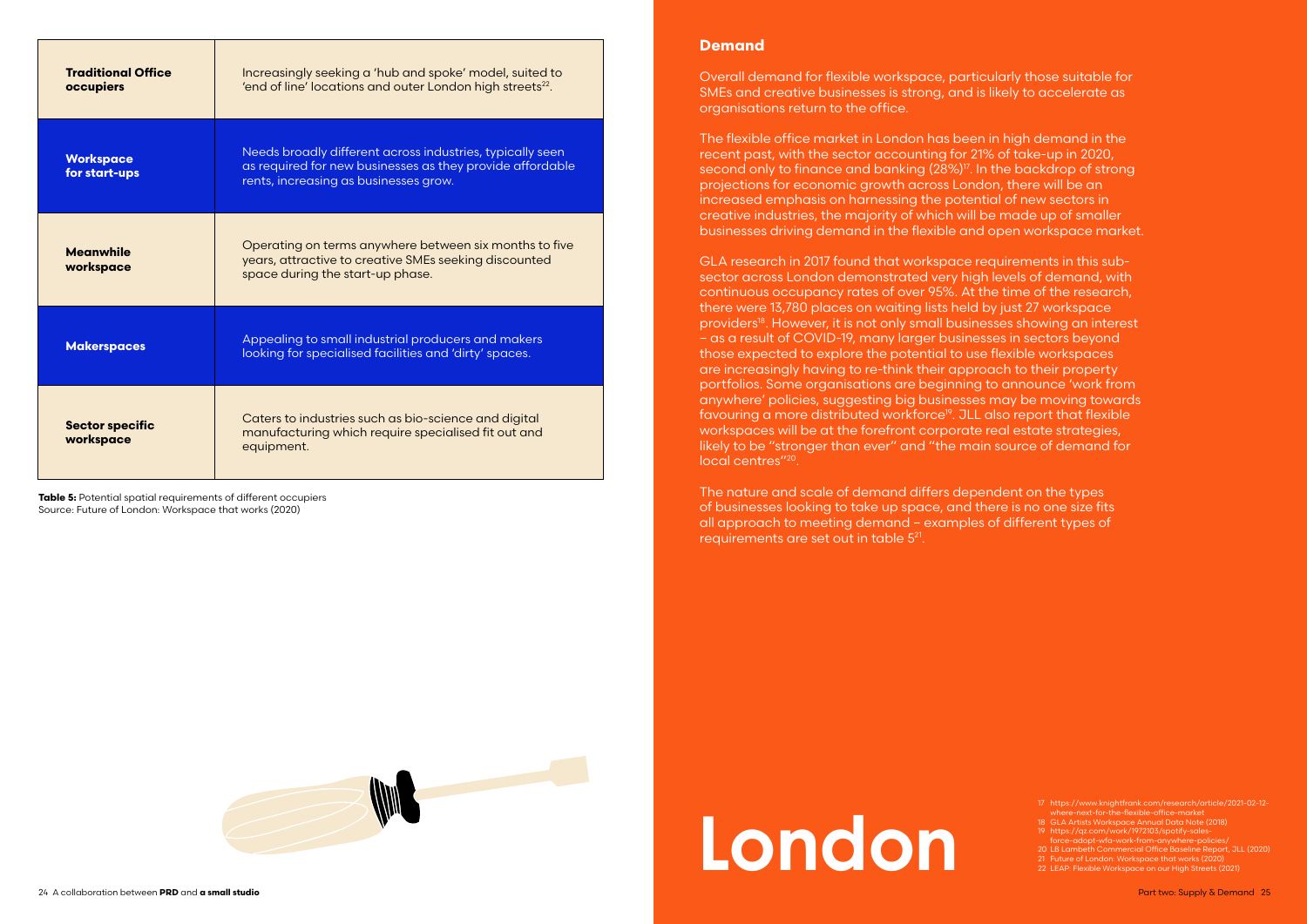

**Table 6:** LB Lambeth 'Lambeth Now' Activity Clusters

**Regional trends around declining supply are reflected at a borough level. Pressures have been significant and have contributed to a declining SME business base. Demand remains high however, and it is clear that the borough remains a desirable destination for creative industries.**

Generally, supply has been declining over the past decade, largely due to changes to permitted development rights, increasing rents and business rates<sup>23</sup>. Data from CoStar shows average office rents increased by 71% between 2009-2019 (£23.17psf to £39.56psf), whilst vacancy rates for such spaces across the borough dropped from 6% to 3% over the same period. Similarly, light industrial space saw rents rise from £11.89psf to £21.41psf over the past decade, in part due to the net loss of around 44,000 sq ft in 2018/19 alone<sup>24</sup>.

### **Supply**

Borough wide provision of workspace supporting SMEs and the CDI sector can be broadly categorised into three different 'activity clusters' (Table 6), ranging in nature and scale from small co-working spaces to large corporate offices, small artist studios to large production spaces.

In addition, a 57% rise in rateable values for the industrial sector between 2010-2017 represents the second highest rise across the capital, and a 28.5% rise in the office sector is above national and London averages<sup>25</sup>. These pressures and a reduction of stock have coincided with a shrinking presence of SMEs in the borough, which have dropped by 27% between 2016 and 2018 (Figure 9).

### **London Borough of Lambeth**



**Figure 9:** Decline in Lambeth SME business base. Source: Inter Departmental Business Register (2016-2018)

23 LB Lambeth Draft Revised Local Plan – Topic Paper 3 – Workspace 24 Ibid 25 Ibid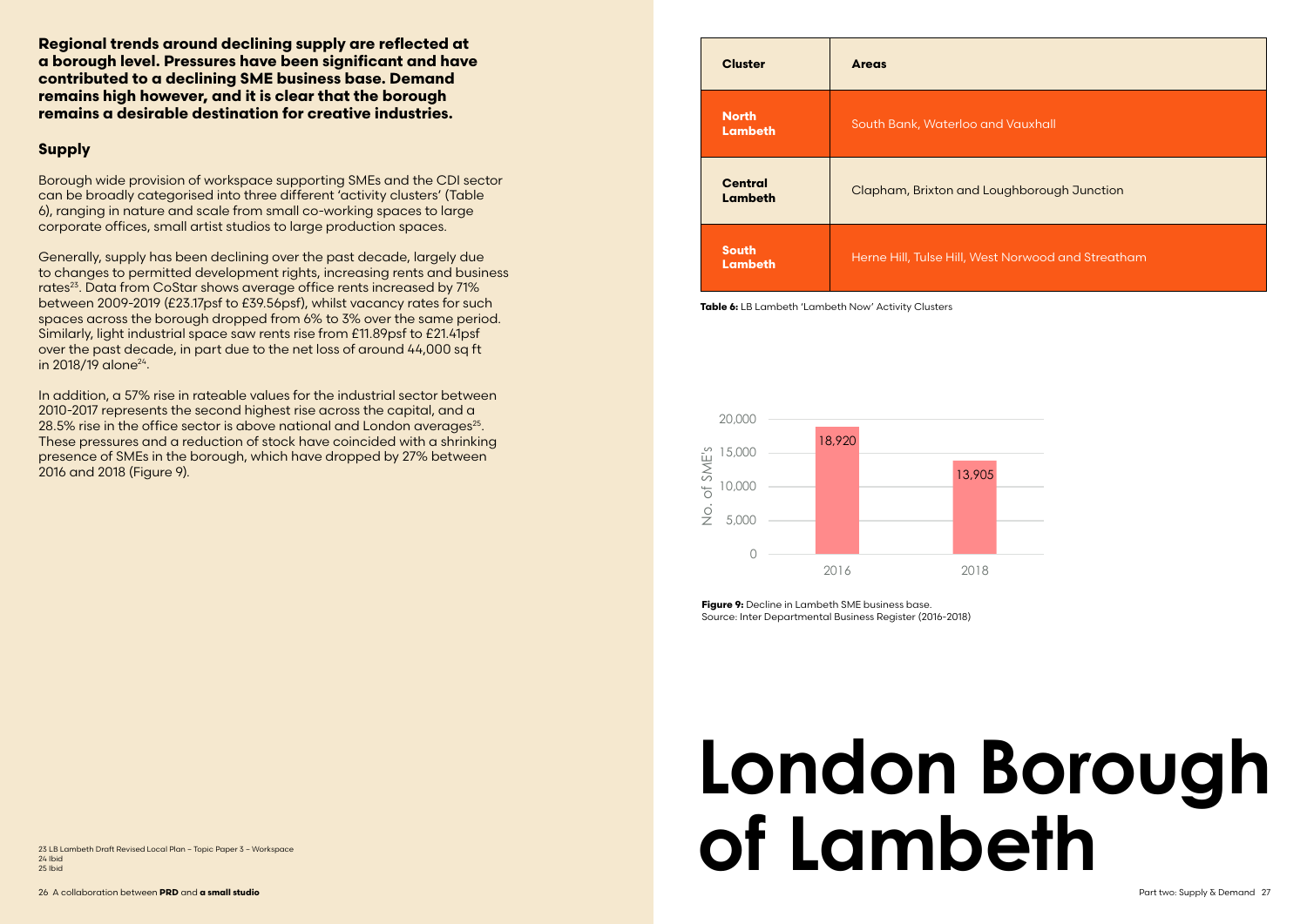### **Demand**

Overall, demand appears to outstrip supply at the borough level, primarily driven by aforementioned trends around rising rents, rates and loss of floorspace.

A survey of over 180 businesses in 2017 found that access to low-cost space was considered the most significant need for small enterprises in the borough<sup>26</sup>. With the more recent impact of COVID-19, JLL research adds to this, suggesting that economic pressures are likely to see affordability become even more of a priority for small businesses<sup>27</sup>. This is further supported by published waiting lists at numerous workspaces across Lambeth (Table 8).

Anecdotal evidence from a sample of 48 organisations and individuals seeking space in the borough shows that the nature of demand varies considerably by typology. The majority of those seeking space, based on engagement carried out by Station to Station BID in 2021, was for makerspace, self-contained office space and studio and/or event space, accounting for around 90% of reported demand<sup>28</sup>. This engagement also showed that demand is predominantly for smaller and medium size spaces (120 sq ft to 55,000 sq ft), which accounted for around 80% of respondent requirements at the time.

### **London Borough**  of Lambeth

The nature of the resident population can also provide insight into likely demand in the future. The proportion of working age (16-64) residents across Lambeth (74%) is considerably above the London average (67%). Given recent accelerating trends towards working locally, it is likely that the borough can expect to see sustained demand for flexible and coworking facilities as an alternative to working from home.

| <b>Space</b>                                          | <b>Status</b>                                                                                               |
|-------------------------------------------------------|-------------------------------------------------------------------------------------------------------------|
| <b>LJ Works</b><br>(Loughborough<br><b>Junction</b> ) | Affordable space for <b>i</b><br>start-up and micro bu<br>as of early 2020 there<br>waiting lists with only |
| <b>Granby Space</b><br>(Waterloo)                     | Meanwhile use premis<br>months (up to Jan 20)<br>(note: wait lists are no<br>typically do not elect         |
| <b>Tripod</b><br><b>(Lambeth Town</b><br>Hall)        | Affordable spaces at<br>let prior to opening.                                                               |
| <b>International</b><br><b>House (Brixton)</b>        | Affordable workspace<br>businesses and enqui<br>figures not recorded).                                      |
| <b>ACME Glassyard</b><br>(Stockwell)                  | Waiting list of 594 with                                                                                    |
| <b>ACME Carlew</b><br><b>House (West</b><br>Norwood)  | Waiting list of 410 with                                                                                    |

**Table 7:** Demand for existing workspaces in Lambeth. Information accurate as of Jan 2020 Source: LB Lambeth Draft Revised Local Plan – Topic Paper 3 – Workspace (2020)

26 Lambeth Creative and Digital Industries Study (2017) 27 LB Lambeth Commercial Office Baseline Report, JLL (2020)

makers and designers, specifically for local  $\mu$ usinesses. Up to 80% below market rates,  $\mu$ e were 35 organisations/individuals on 11 spaces available.

nises in Waterloo – over 30 enquires in 6  $2020$ ) and has a waiting list of 5 organisations (normally low due to need, organisations t to join).

t 50-80% of market rates, all 12 spaces were

ce in Brixton, currently hosts over 100 uiries are in excess of this figure (exact

ith only 24 studios on site.

ith only 13 studios on site.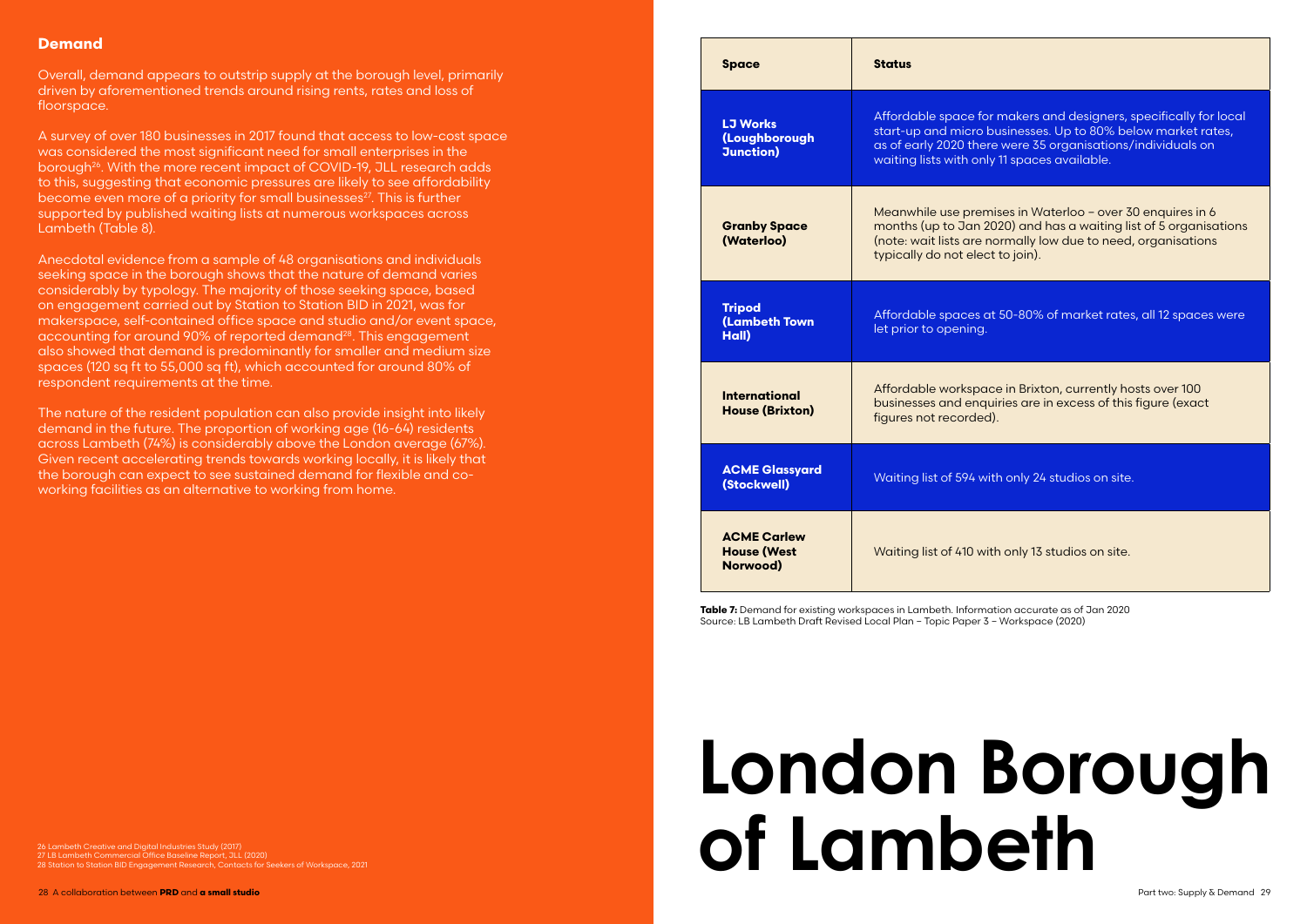**Overall, the study area has seen a decrease in supply of commercial floorspace, particularly in office and industrial uses. Anecdotal evidence reveals that demand remains strong for these types of spaces and that there is a particular lack of space available for smaller and early stage light industrial space users such as makers.**

### **Supply**

West Norwood and Tulse Hill is home to a number of flexible workspaces accommodating existing clusters of creative activity, including a mix of maker spaces, studios and office spaces. These are mainly at key employment hubs, including Norwood Road, Norwood High Street and the four KIBAs (West Norwood Commercial Area, Parade Mews, Park Hall Road Trading Estate and Knolly's Yard).

Overall stock around Norwood Road is limited (c. 66,000 sq ft), with little change over the past decade. In total, there is approximately 600,000 sq ft of commercial and light industrial space in the four KIBAs within our study area and a further 475,000 sq ft of office space<sup>30</sup>. There is currently only one office building over 10,000 sq ft (3 Weaver Walk) and a further five premises above 5,000 sq ft, and supply is predominantly grade B and  $C^{31}$ .

West Norwood and Tulse Hill has seen an overall loss of around 65,000 sq ft of floorspace over the past 20 years. Figure 10 shows the majority of this loss has been office (-40%), whilst there has also been a 10% decrease in supply of industrial space.

Existing supply consists of both industrial and creative space, with Parade Mews and Park Hall Road Trading Estate providing studio and office space for creatives. Engagement with local stakeholders carried out in 2017 suggested there is a need to increase provision of space for artists and small businesses<sup>29</sup>. Anecdotal evidence gathered through recent engagement with local stakeholders suggest this remains a key requirement.

In general, the Commercial Area is challenged by many of the issues affecting supply of workspace across the capital. This is exemplified by the purchase of Carlew House by Twenty 20, who subsequently terminated the lease with ACME, resulting in artists having to vacate by the end of 2021. The age and quality of stock varies considerably and it suffers from a poor perception with a low-quality physical environment, deterring many businesses and employers to locate here. It is identified as having potential for additional intensification of industrial uses in certain areas<sup>32</sup>.

The KIBAs in our study area presents an opportunity for intensification in industrial capacity. Businesses have reported a critical lack of suitable space available for smaller or early stage industrial businesses, with many larger spaces unsuitable or too expensive to be adapted to small business needs<sup>33</sup>. Knolly's Yard in particular is identified as a location well placed to provide appropriate space for SMEs in modern industrial and creative industries with great potential to deliver industrial intensification and co-location with residential uses. Parade Mews already offers space for a small cluster of artist and maker studios, ranging from craft activities in shared studios to rent, to higher profile creative makers. It is identified as having strong potential to continue to meet the needs of local SMEs, however there is limited scope for intensification $34$ .

### **West Norwood Commercial Area and other KIBAs**

Situated to the east of West Norwood Cemetery, Parkhall Business Centre provides a variety of serviced offices and co-working space. Operated by the Workspace Group, units range from 334 - 2,500 sq ft, accommodating over 100 businesses, including several small creative enterprises. Significant volume of businesses and high occupancy rates limit its potential for further intensification<sup>35</sup>.

Situated to the south of the town centre, West Norwood Commercial Area represents a key strategic reservoir of land for employment uses. Encompassing approximately 10ha, it supplies over 500,000 sq ft of commercial floorspace across 70 premises. The majority of space (79%) is light industrial and office space (former B Use Class), supporting industrial/ manufacturing, warehousing, storage, trade retail, motor trade – as well as increasingly creative making (ACME Studios, Portico Gallery).

### **Wider Study Area and KIBAs**

Bainbridge Studios, before closing, offered open access print facilities seven days a week and included artists' studios as well as desk spaces for professional artists and designers.

**Figure 10:** Commercial floorspace change in West Norwood & Tulse Hill, 2001-2020 (m²) Source: Non-domestic rating, business floorspace, 2001-2020 (Gov.uk) Note: 'Other' captures sectors which cannot be assigned within Retail, Office or Industry (i.e. Education, hotels, utilities)

|        | 25%   |  |
|--------|-------|--|
|        |       |  |
| $0\%$  |       |  |
|        |       |  |
|        |       |  |
|        |       |  |
|        |       |  |
| Retail | Other |  |



- 29 West Norwood & Tulse Hill: A Manual for Delivery (2017)
- 30 LB Lambeth Draft Local Plan, 2020, Review of Key Industrial Business Areas
- 31 LB Lambeth Commercial Office Baseline Report, JLL (2020)
- 32 LB Lambeth Draft Local Plan, 2020, Review of Key Industrial Business Areas
- 33 Making High Streets Work Engagement Report (2022)
- 34 LB Lambeth Draft Local Plan, 2020, Review of Key Industrial Business Areas
- 35 LB Lambeth Draft Local Plan, 2020, Review of Key Industrial Business Areas

**Study Area**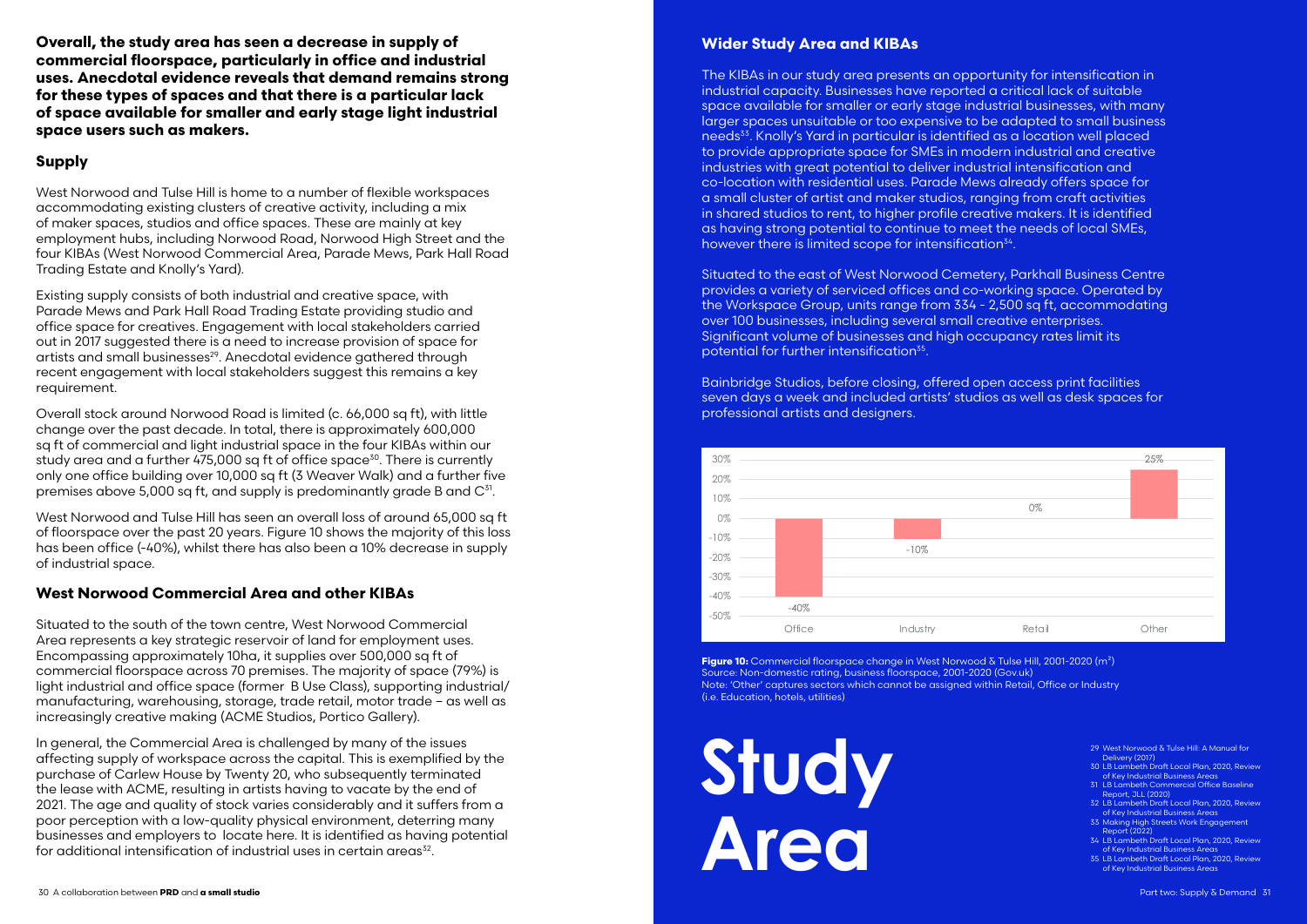Source: ONS BRES (2016-2021)

Note: Creative industry definition includes sectors as defined by the Department for Digital, Culture, Media & Sport (DCMS).





**Figure 11:** Growth in Creative Businesses (2016-2021)

### **Demand**

Local demand for SME and creative workspaces is strong, with stakeholders recognising its value and the potential to deliver a broad range of solutions.

Feedback gathered in 2017 from residents and the business community suggests there is considerable positive sentiment towards existing SME and creative workspace, with spaces such as the Portico Gallery seen as community assets which need protecting. However, respondents did highlight challenges of underutilisation and a need for increased supply<sup>36</sup>. Demand is clearly strong, exemplified by the 410 people/organisations who were on waiting lists for ACME's Carlew House (home to just 13 studios on site37). Engagement also revealed that there is an appetite to improve provision of affordable start-up space for residents both in the commercial area and in the town centre. Specific suggestions included:

- Delivery of live-work units on Norwood High Street
- Encouraging creatives to locate in empty units through rent free or subsidised rental accommodation
- Creating meanwhile uses
- Renovation of railway arches to create new workspace

Further engagement with local businesses in September 2021 and anecdotal feedback from Station-to-Station BID revealed that these requirements have largely remained unchanged, further exemplified by waiting lists at Parkhall Business Centre.

The existing business base in the borough can provide an insight into the nature of likely demand. Since 2016 the study area has seen 7% growth in creative businesses, in contrast to a decline of 2% seen across the borough (Figure 11). This suggests that the study area is an attractive location for creative sectors, however without intervention (and given the loss of space across the borough), this growth is unlikely to be sustained.

The closure of ACME, Bainbridge Studios and the upcoming closure of International House in Brixton will result in increased demand from those seeking new space in the locality.

> 36 West Norwood & Tulse Hill: A Manual for Delivery (2017)

37 LB Lambeth Draft Revised Local Plan – Topic Paper 3 - Workspace

### **Study Area**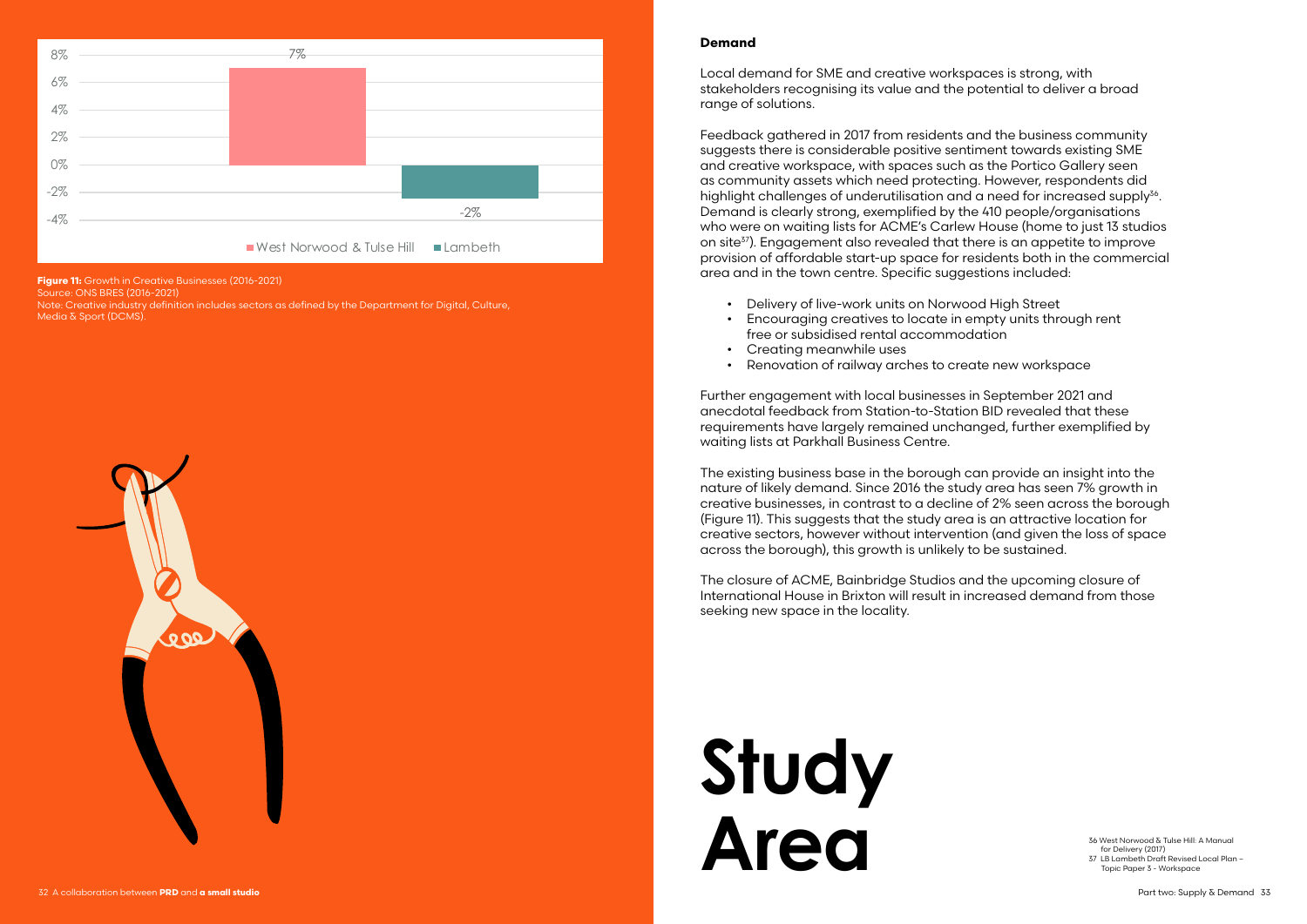

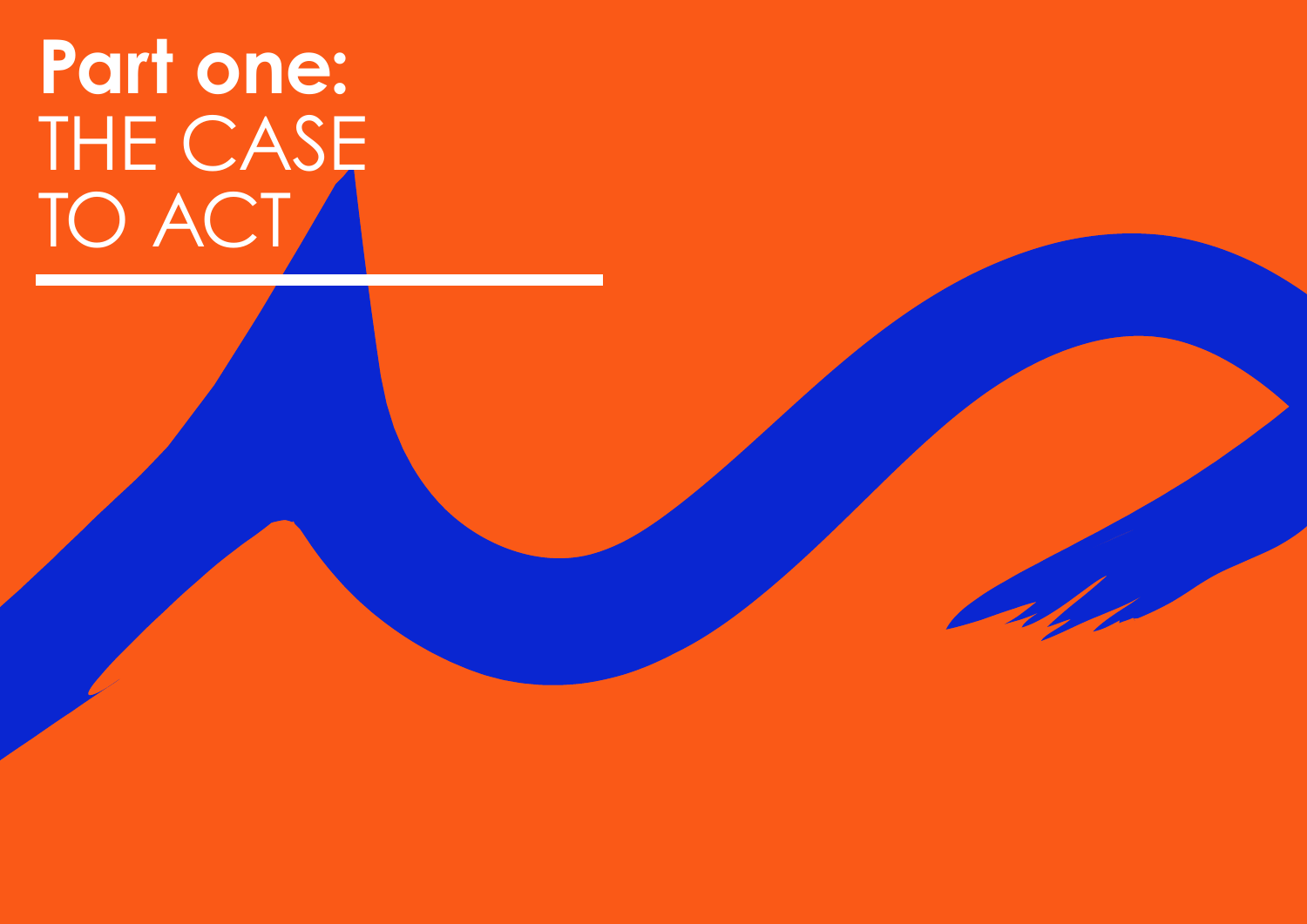**Figure 12:** The impact of creative places on land values. Source: Creative Land Trust, 2021











### **Creative Places Create Value: The Impact of Creative Workspace on Local Residential Property**

Recently published research commissioned by the Creative Land Trust highlights the positive impact of creative clusters and workspace on local areas:

- Residential values in creative clusters outperformed the London average by 4.4% per annum over the past 10 years
- Creative workspace brings vitality to a community without being disruptive, especially when present at scale
- There is significant unsatisfied demand for creative workspace, with over 1,000 named applicants
- Creative workspace as a ground floor commercial use does not add material risk and can add value
- Creative activities contribute to successful placemaking, and cultural landmarks can help to create place identity

**Overall, evidence presented above offers considerable insight and rationale supporting intervention and delivery of workspace for creative enterprise and SMEs in West Norwood and Tulse Hill. The case to act can broadly be captured across six areas:**

**1. A burgeoning and growing creative economy:** with existing clusters of creative micro and small enterprise already present in the area, this offers a significant strength which should be supported to grow. These clusters are valued by local stakeholders, and creative workspace is shown to have the potential to add significant public value and vitality (Figure 12).

**2. Strong cross-sectoral dialogue and capacity:** Station to Station and LB Lambeth have a strong relationship and deep links with the local business community. This is a key strength and positions the organisations well to provide effective and meaningful support, guidance and direct intervention where appropriate to work with local creatives and business owners to unlock workspace.

### **3. The town centre and Commercial Area have potential to deliver:**

the town centre area has historically been challenged by vacancy and an oversupply of traditional high street uses, whilst there is potential for some industrial intensification within the KIBA, in accordance with London Plan and Local Plan policy. A proactive approach to delivering new workspace uses will help to build resilience and support a more diverse and vibrant local economy.

**4. Market trends shifting towards a need for creative, flexible and local workspace:** prior to COVID-19, and even more so since, the market for creative and flexible workspace has been accelerating. Following the pandemic, the increased appeal of home and local working offers a key opportunity for high streets outside traditional regional and metropolitan town centres.

**5. Supply falling short of demand:** despite growing demand, micro and small enterprises (particularly creatives) often cannot access suitable space due to a loss of supply and unaffordability. There is a need to address this challenge to support a sector critical to the city-wide and national economy.

**6. Expanding policy and funding support:** the scale of the challenge is increasingly recognised in policy at the local, regional and national level. As sources of funding are made more readily available, the barriers to delivery are continuing to lower.

## **The Case to Act**







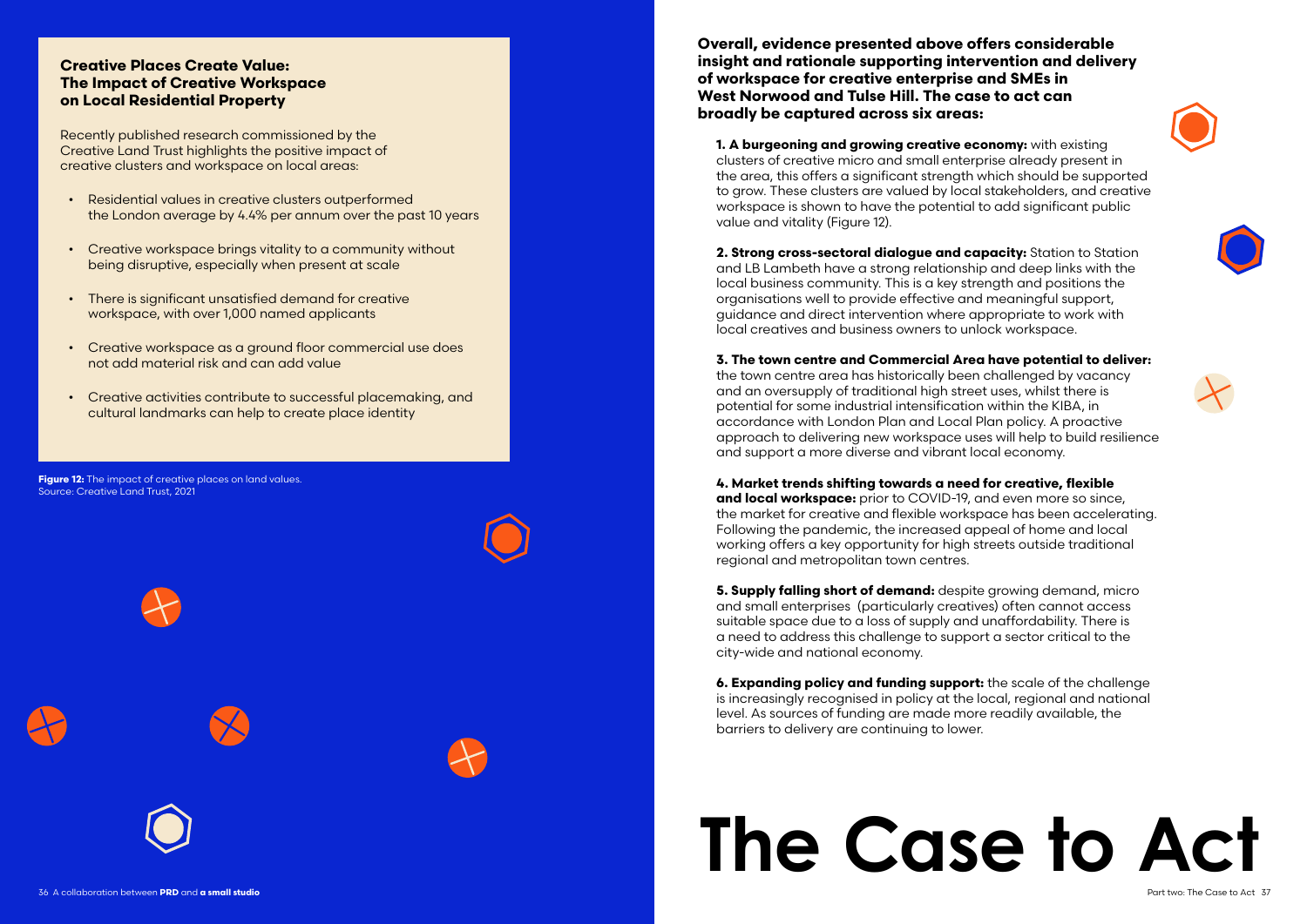### **Appendix 1** 38 39

- LB Lambeth Local Plan (2021)
- Review of Key Industrial and Business Areas (KIBAs), 2020
- Creative Land Trust: Creative Places Create Value (2021)
- LEAP: Flexible Workspace on our High Streets (2021)
- WLA Affordable Workspace Study (2021)
- LB Lambeth Revised Draft Affordable Workspace SPD (2022)
- LB Lambeth Draft Revised Local Plan Topic Paper 3 Workspace (2020)
- Workspace that Works, Future of London (2020)
- LB Lambeth Commercial Office Baseline Report, JLL (2020)
- LEAP: The Affordable Workspace Crisis: Overview and Reccomendations (2018)
- GLA 2018 Artists' Workspace Annual Data Note
- Lambeth Council and Southank BID: Lambeth Creative & Digital Industries Study (2017)
- West Norwood & Tulse Hill: A Manual for Delivery (2017)

PN7 West Norwood/Tulse Hill

### Key

- ...... Borough boundary West Norwood/Tulse Hill **District Centre Boundary**
- % Removal of Tulse Hill Gyratory
- West Norwood Cultural and Heritage Area
- Key Industrial and Business Areas
- Primary Shopping Area Conservation Areas
- Local Centres West Norwood Creative Business Cluster
- Site allocation
	- Site 18 286-362 Norwood Road
- 

Onen Snace



### **Key documents**

## **Appendix 2**